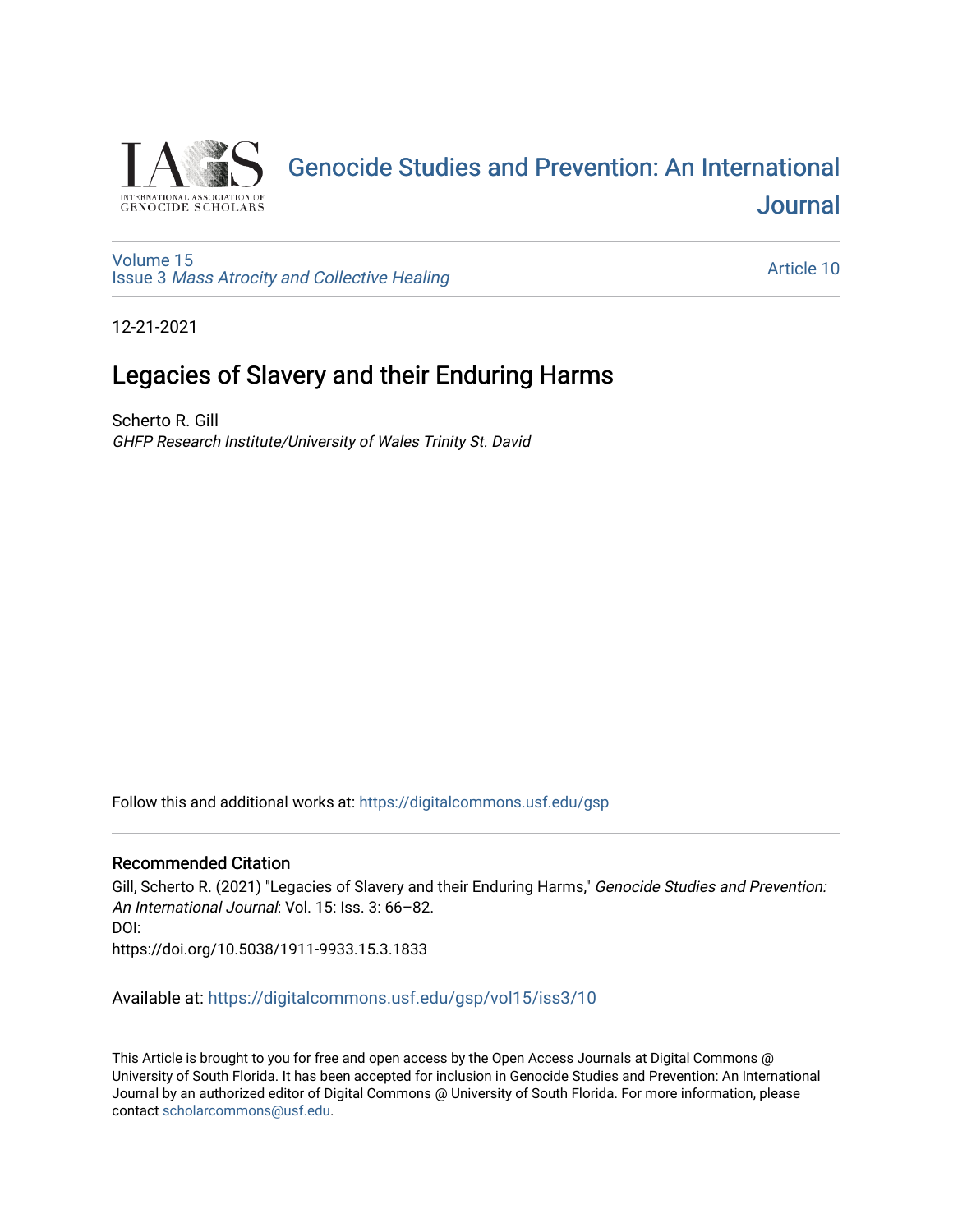### **Legacies of Slavery and their Enduring Harms**

#### <span id="page-1-3"></span><span id="page-1-2"></span>**Scherto R. Gill**

*Global Humanity For Peace Institute University of Wales Trinity Saint David Guerrand-Hermès Foundation for Peace*

*Human suffering anywhere, concerns men and women everywhere.[1](#page-1-0)*

#### **Introduction**

On March 25, 2020, in his message for the International Day of Remembrance of the Victims of Slavery and the Transatlantic Slave Trade, the UN Secretary General António Guterres highlighted that for humanity to move forward towards a flourishing future, it requires us to collectively confront slavery's racist legacy. The changing contexts and evolving symptoms of relevant historical, transgenerational, and cultural traumas and connected wounds have meant that our approaches to addressing the legacies of slavery must equally become wide-ranging. Some shifts in communities' responses have already been observed, from civil rights movements, to civil disobedience and resistances; from challenging the ideological reproduction of social relations, to conceptualizing the interconnection between subjectivity, desire, and power; from wrestling with the specificities of race, culture, and nationhood, to proposing ways to move beyond race and embrace hybridity and cosmopolitan humanism[.](#page-1-1)<sup>[2](#page-1-1)</sup> For instance, UNESCO's teaching, *General History of Africa* and calling for *global Africa* can be regarded as such an innovative step towards its intention to free the African continent and its peoples from racial prejudices resulting from the transatlantic trade of enslaved Africans and colonization. Similarly, the most recent Brazilian *Aquilombamento in politics* is such an attempt to expand the anti-racist response from defending the rights of Black people, to defending all those who are made socially vulnerable, including the poor, the LGBTQ community, and others. However, despite these shifting responses, the legacies of slavery and the enduring harms have yet to be fully understood and confronted.

As demanded by the most recent Black Lives Matter, and other similar movements, such an understanding will enable relevant historical and contemporary actors to fully recognize their respective parts in these legacies and their continued harrowing effects on peoples, communities, and societies. More importantly, a deeper understanding of the legacies of transatlantic slavery and their harmful effects will encourage responsibilities from leaders of those countries whose prosperities have been built upon layers of historical damage done to the enslaved and their descendants. These national governments must properly accept their responsibilities for the historical acts of inhumanity and for addressing the unrelenting economic, political, psychosocial, and spiritual consequences. Indeed, to acknowledge this history, and its multifarious living legacy would mean to admit that acts of dehumanization and instrumentalization had been carried out at unprecedented magnitude, including genocide, forced displacement, incarceration, enslavement, murder, and more. Such reckoning can invite deep reflection on systemic change from the relevant governments, corporations, institutions, and communities that have continuously profited from this history and its legacies. It also enables global leaders to explore the potential for collective healing that such reckoning and subsequent acts of reparation and commitment to address racial injustice can inspire.

<span id="page-1-0"></span><sup>&</sup>lt;sup>[1](#page-1-2)</sup> Elie Wiesel, *Night* (New York: Bantam Books, 1960).

<span id="page-1-1"></span><sup>&</sup>lt;sup>[2](#page-1-3)</sup> Paul Gilroy, *The Black Atlantic: Modernity and Double Consciousness* (London: Verso, 1993); Gayatri Spivak, "Can the Subaltern Speak?," in *Marxism and the Interpretation of Culture*, ed. Cary Nelson and Lawrence Grossberg (London: Macmillan, 1988); Cornel West, *Race Matters* (Boston: Beacon Press, 1993).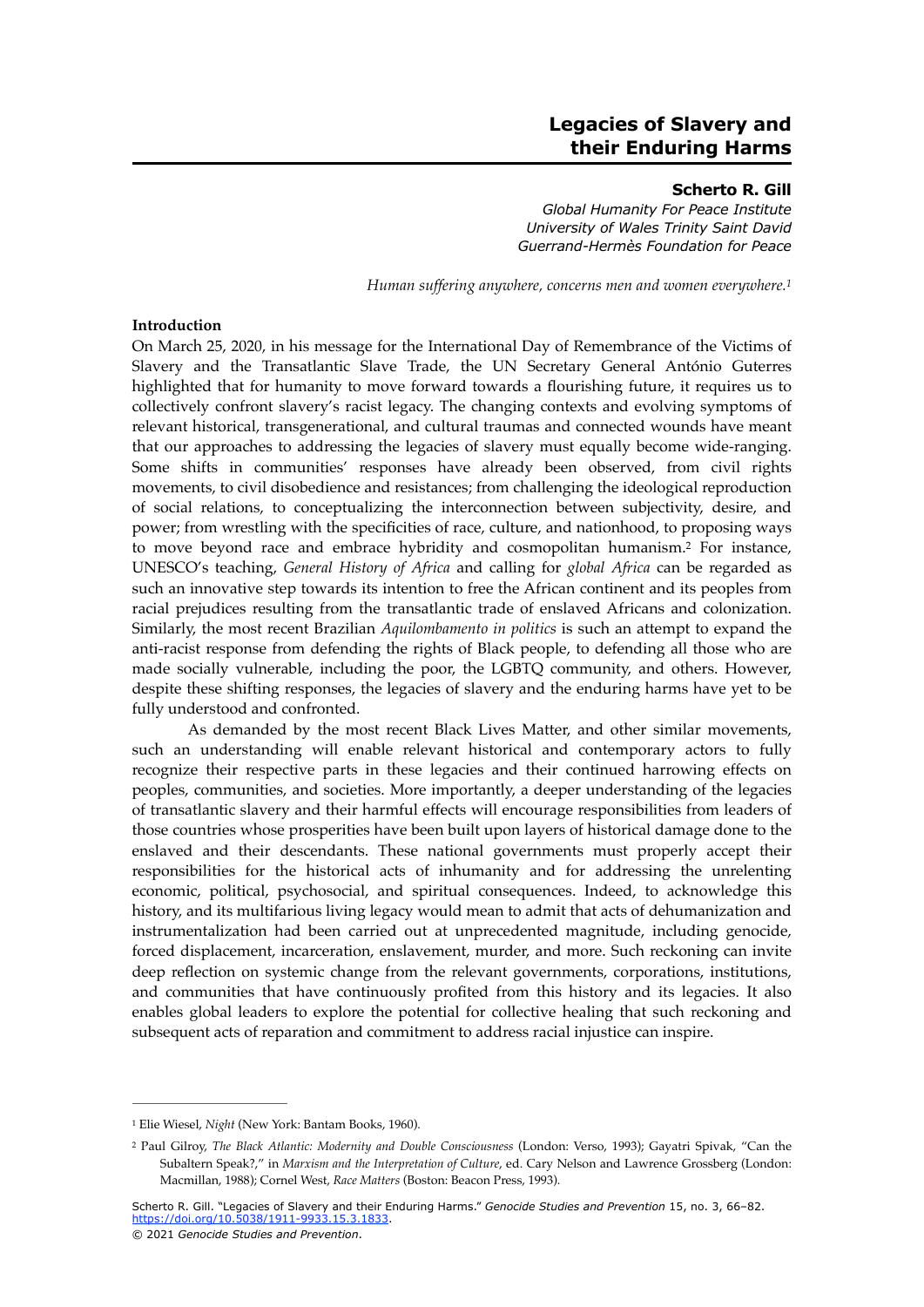This article provides a much-needed inquiry into legacies of slavery from an interdisciplinary perspective, including the historical, socioeconomic, political, and the epistemic. It makes an important distinction between legacies of slavery and their persisting damages. By investigating these legacies' effects on peoples, communities, and societies, it highlights the imperative of situating the pains and sufferings of historical traumas within contemporary structural oppression and institutional discrimination that have perpetuated these harms. The article consists of four sections: first, it outlines the legacies of slavery, comprised in instrumentalizing black bodies for economic gains, employing political aggression to colonize both lands and minds, applying racialized discourse to demean and dehumanize, and oppressing people of African descent, or Afrodescendants, through structural violence. It then discusses these injuries as transgenerational and cultural traumas, and how these wounds are experienced by the relevant communities. The third section focuses on racism as a significant harm, analyzing different forms of racism (internalized, interpersonal, and institutional) as interconnected and mutually reinforcing. To conclude, this article considers challenges in addressing legacies of slavery and puts forward tentative ideas for collective healing.

#### **Legacies of Slave Trade and Slavery**

<span id="page-2-6"></span>Transatlantic slave trade took place during 16th and the end of 19th century, involving forcing tens of millions of Africans into enslavement who were shipped to Europe and North America.<sup>[3](#page-2-0)</sup> Countries such as Portugal, Britain, France, Spain, the Netherlands, Sweden, and the USA were amongst the traders enslaved Africans and beneficiaries of mass enslavement of Africans and indigenous people. Although there have been varying forms of slave trade and slavery throughout human history, the transatlantic slave trade and slavery, in the scale, the transgenerational nature, the use of violent incarceration, and the commodification of human beings, was an unprecedented form of brutality[.](#page-2-1)<sup>[4](#page-2-1)</sup> The appalling inhumanity illustrated that enslaved Africans were treated as commodities and black bodies were subjugated to unimaginably cruel conditions of labor and life.<sup>[5](#page-2-2)</sup> The underlying purpose of enslavement was economic gain, e.g., wealth generation and accumulation.<sup>[6](#page-2-3)</sup> Violence was a major instrument of control, which served a function of colonization (body, mind, spirit, culture) through a climate of ever-lasting fear to coerce the submission of the enslaved.[7](#page-2-4)

<span id="page-2-10"></span><span id="page-2-9"></span><span id="page-2-8"></span><span id="page-2-7"></span>A typical assumption is that transatlantic slave trade and slavery took place centuries ago, and we should *let bygones be bygones*. However, as analyzed here, this history is alive today, manifested in psychological slavery rooted in structural dehumanization. This unhealed trauma has now been ingrained in our contemporary societies, permeating many aspects of our personal and communal lives, and affecting not only the black, the indigenous, and other non-European communities, but also the communities of European descent. The legacies have continued to wreak havoc on our global economic and political systems, structural features, and institutional practices within which the lived realities of all peoples and communities unfold along the color line.<sup>8</sup>

<span id="page-2-11"></span>*Dehumanizing* is a word that has been frequently used to characterize the nature enslavement, white supremist ideology, and other violent practices towards people of African

<span id="page-2-0"></span><sup>&</sup>lt;sup>[3](#page-2-6)</sup> Ira Berlin, *Generations of Captivity: A History of African-American Slaves* (Cambridge: Harvard University Press, 2003); Eric Williams, *Capitalism and Slavery* (London: University of North Carolina Press, 1994).

<span id="page-2-1"></span>Paul E. Lovejoy, *Transformations in Slavery: A History of Slavery in Africa* (Cambridge: Cambridge University Press, [4](#page-2-7) 2012).

<span id="page-2-2"></span><sup>&</sup>lt;sup>5</sup>Philip Atiba Goff et al., "Not Yet Human: Implicit Knowledge, Historical Dehumanization, and Contemporary Consequences," *Journal of Personality and Social Psychology* 94, no. 2 (March 2008).

<span id="page-2-3"></span>William E. B. Du Bois, *The W.E.B. Du Bois Collection* (New York: Blackmore Dennett, 1999). [6](#page-2-9)

<span id="page-2-4"></span><sup>&</sup>lt;sup>[7](#page-2-10)</sup> Joy DeGruy Leary, Post Traumatic Slave Syndrome: America's Legacy of Enduring Injury and Healing (Milwaukie: Uptone Press, 2005).

<span id="page-2-5"></span>Michael T. Martin and Marilyn Yaquinto, "Reparations for 'America's Holocaust:' Activism for Global Justice," *Race* [8](#page-2-11) *and Class* 45, no. 4 (April 2004).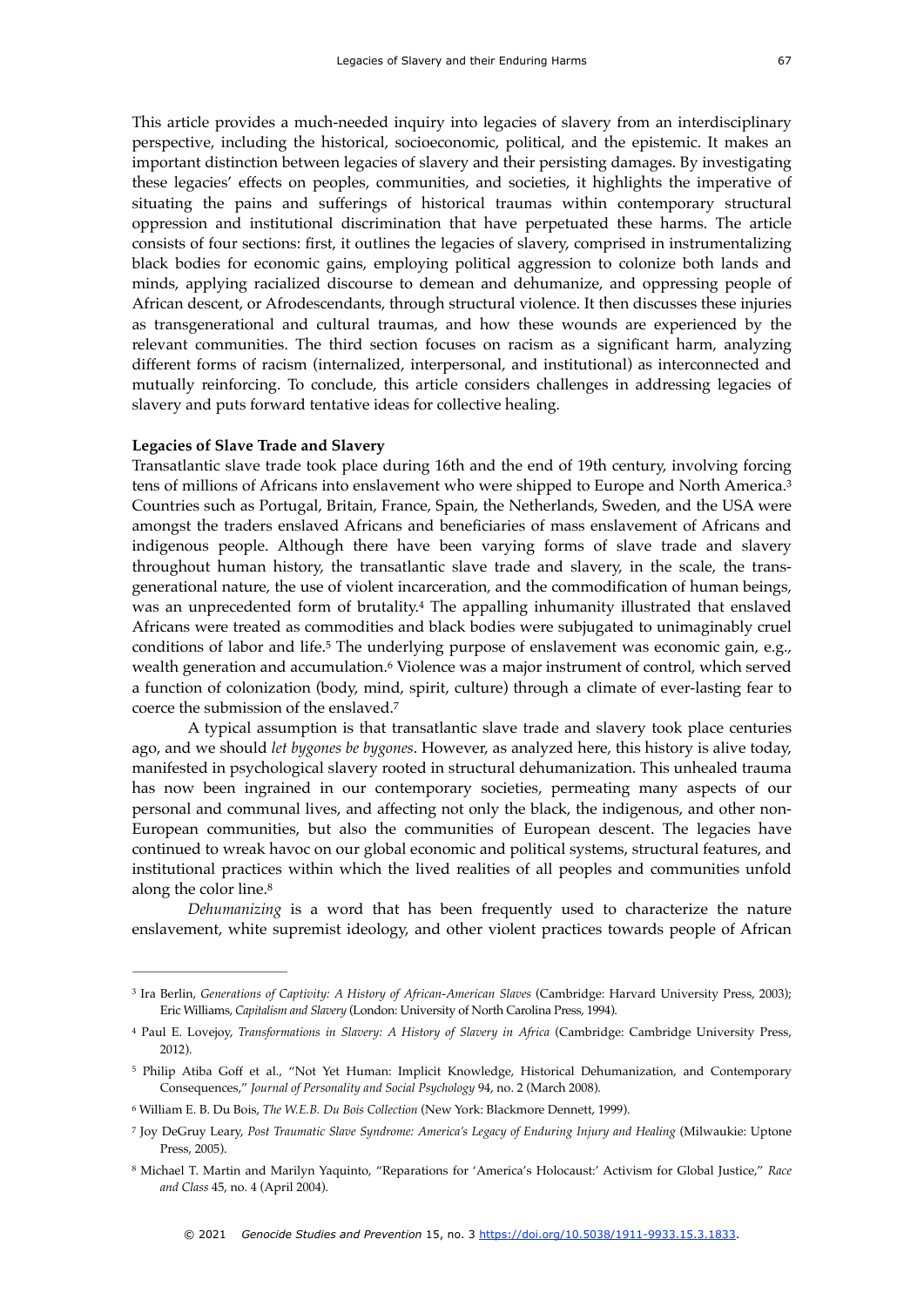<span id="page-3-10"></span><span id="page-3-9"></span>descent. However, this article has avoided describing these peoples and their communities as being *dehumanized*[.](#page-3-0)<sup>9</sup> The very idea that enslavement can *dehumanize* the enslaved is misleading if not harmful as it implies that "their humanity needs to be proven again and again."<sup>[10](#page-3-1)</sup> This is an important distinction for any discussion about legacies of slavery: the enslaved/oppressed are already human beings, and as human beings, their humanity cannot be taken away, despite being subject to brutality. A person's humanity is always present in their thought, work, language, songs, being and acting, regardless the conditions under which their lives are lived.

<span id="page-3-14"></span><span id="page-3-13"></span><span id="page-3-12"></span><span id="page-3-11"></span>By contrast, an act can be dehumanizing.<sup>[11](#page-3-2)</sup> What makes an act dehumanizing is that it intends to treat persons inhumanly, deprive them from living fully as human beings, and alienate them from human dignity[.](#page-3-3)<sup>12</sup> In this understanding, an act can be dehumanizing for *both* the actor and those being acted upon.<sup>[13](#page-3-4)</sup> As such, the actor who imposed acts of violence upon the enslaved, and the enslaved who were at the receiving ends of such violent acts, were entangled in the *same* self-alienation, e.g., being estranged from human dignity.<sup>[14](#page-3-5)</sup> There is, however, a fundamental difference in their experience of self-alienation: the former might feel this alienation a sign of power as it appears to affirm their *humane* existence, and the latter demeaned by this alienation as it seems to confirm their *inhumane* existence. Therefore, rather than being mutually *dehumanized*, acts of enslavement and brutality estranged both the enslaver and the enslaved from living out their human dignity.

<span id="page-3-15"></span>To understand the impacts of slavery's legacies, we investigate three historically significant processes that paved the "economic," "political," and "ideological" ground for enabling the transatlantic slave trade and slavery. Seldom examined together, in this article, we argue that these processes were operated systematically in mutually reinforcing ways in order to make mass enslavement possible. Firstly, economic theories were applied to prioritize wealth accumulation over the intrinsic worthwhileness of human beings. Thus, atrocity against enslaved Africans was normalized, in the name of economic growth for the benefit of material well-being, by slave owners, plantation owners, other citizens or consumers, and public institutions, such as churches, and governments.<sup>[15](#page-3-6)</sup> Secondly, rationalized political exclusion was introduced to support the normalcy of brutality against black bodies. Thirdly, the economic and political agenda was further strengthened by Europeans fabricating and instituting a racialized discourse to enable the full exploitation of African and indigenous people.<sup>[16](#page-3-7)</sup> Together, these economic, political, and ideological processes instilled a binary of white superiority and black inferiority, fueling the colonization and oppression of peoples of African and indigenous descent.<sup>17</sup>Although our discussion visits each of these processes separately below, the purpose is to develop an understanding of how they functioned interdependently.

<span id="page-3-5"></span><sup>[14](#page-3-14)</sup> Karl Marx, "Economic and Philosophical Manuscripts of 1844," in *Early Writings, trans. Rodney Livingstone and* Gregor Benton (London: Penguin, 1992).

<span id="page-3-17"></span><span id="page-3-16"></span><span id="page-3-0"></span>Walter Johnson, "To Remake the World: Slavery, Racial Capitalism, and Justice," *Boston Review*, February 20, 2018, [9](#page-3-9) accessed April 20, 2021,<http://bostonreview.net/forum/walter-johnson-to-remake-the-world>.

<span id="page-3-1"></span> $10$  Ihid.

<span id="page-3-2"></span><sup>&</sup>lt;sup>[11](#page-3-11)</sup> Nick Haslam, "Dehumanization: An Integrative Review," Personality and Social Psychology Review 10, no. 3 (August 2006).

<span id="page-3-3"></span> $12$  Human dignity is a notion rooted in the Kantian concept of "Categorical Imperative," maintaining that persons cannot be treated as a mere means, a fundamental moral principle affirming human's intrinsic worthwhileness which constitutes our dignity. This argument has been supported by philosophers and theologians across cultures.

<span id="page-3-4"></span><sup>&</sup>lt;sup>[13](#page-3-13)</sup> Here we stress the dehumanizing effect of an act rather than discussing whether a person remains human when they are treated inhumanely or whether a person remains human when they treat others inhumanely. When an act is dehumanizing, it exhibits the actor's failure to recognize other persons' dignity as human beings, and it equally demonstrates the actor's failure to recognize and act upon their own dignity as a human being.

<span id="page-3-6"></span> $15$  Ibid.

<span id="page-3-7"></span>Franz Fanon, *Black Skin, White Masks*, trans. Charles Lam Markmann (London: Pluto Press, 1986). [16](#page-3-16)

<span id="page-3-8"></span><sup>&</sup>lt;sup>[17](#page-3-17)</sup> Sirpa Salenius, "Troubling the White Supremacy–Black Inferiority Paradigm: Frederick Douglass and William Wells Brown in Europe," *Journal of Transatlantic Studies* 14, no. 2 (2016).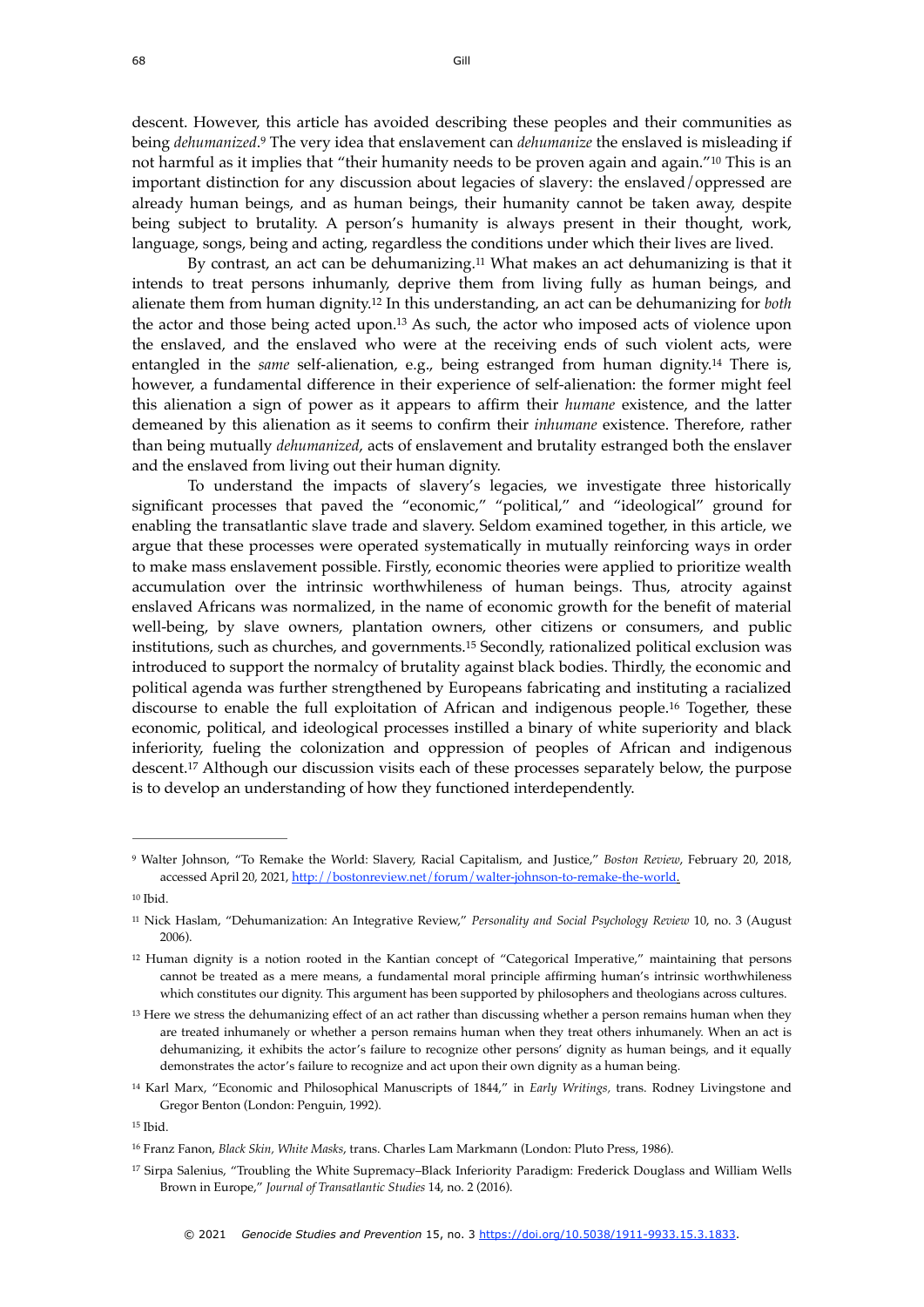<span id="page-4-15"></span><span id="page-4-14"></span><span id="page-4-13"></span><span id="page-4-12"></span><span id="page-4-11"></span>The economic factor was influential in enabling acts of inhumanity[.](#page-4-0)<sup>[18](#page-4-0)</sup> Capitalist economy has since been identified as "racial capitalism," $19$  owing to the historic interconnections between transatlantic slave trade and slavery, and capitalism. $20$  It was the raison d'être of capitalist economy, i.e. the ceaseless acquisition of profit and accumulation of wealth, that had made systematically subjugating human beings to violent exploitation and enslavement desirable.<sup>[21](#page-4-3)</sup> In this way, slavery and capitalism were interconnected "due to the expression of power, greed, and self-interest in both and the wide range of potential outcomes ina capitalistic society."<sup>[22](#page-4-4)</sup> Hence the conclusion that "the history of capitalism makes no sense separate from the history of the slave trade and its aftermath. There was no such thing as capitalism without slavery."<sup>[23](#page-4-5)</sup> Without an awareness of slavery's historical role in capitalist expansion, and the interconnection between slavery and capitalism, societies can be blinded to the continued violence and colonization until now.<sup>[24](#page-4-6)</sup> By connecting race and capitalism, or calling it *racial* capitalism, we highlight the pernicious nature of capitalist economy that relies on the production, and reproduction, and instrumentalization of human differences.

<span id="page-4-18"></span><span id="page-4-17"></span><span id="page-4-16"></span>Historically, *race*, through its emphasis on visible physical differences between groups in terms of the color of skin, texture of hair, and other physical features, has been used as an excuse for capitalist exploitation. Forcefully enslaving and trading Africans, displacing native people, conquering their lands, robbing them of natural resources, and applying unjust market methods to exclude the colonized are illustrative of racist capitalism.<sup>[25](#page-4-7)</sup> Since transatlantic brutality, capitalism has further permitted contemporary abuse of human differences to go beyond race, including gender, ethnicity, class, ability, age, sexuality, and so forth.<sup>[26](#page-4-8)</sup> Thus legacies of slavery become living legacies.

<span id="page-4-21"></span><span id="page-4-20"></span><span id="page-4-19"></span>Many political institutions have contributed to wealth pursuit and capitalist expansion,<sup>[27](#page-4-9)</sup> and in our case, at the expense of non-European *other*. Structurally, European political power had helped determine the direction and processes of economic growth, e.g., through laws, and played a significant part in the development of economic institutions, and in supporting trades and industrial productions, such as cotton. Seeing it from this joint perspective, slavery was both an economic and political need, and violent racist capitalism and elite control of political processes were compatible.<sup>[28](#page-4-10)</sup> Following the abolition of slavery on both sides of the Atlantic, structural dehumanization has

<span id="page-4-10"></span> $28$  Ibid.

<span id="page-4-0"></span><sup>&</sup>lt;sup>[18](#page-4-11)</sup> See for e.g., Mark Stelzner, "Slavery and Capitalism," *Labor History* 61, no. 3-4 (April 2020); Sven Beckert and Seth Rockman, eds. *Slavery's Capitalism: A New History of American Economic Development* (Philadelphia: University of Pennsylvania Press, 2016); Joseph E. Stiglitz, *The Price of Inequality: How Today's Divided Society Endangers Our Future* (New York: W. W. Norton & Company, 2012).

<span id="page-4-1"></span><sup>&</sup>lt;sup>[19](#page-4-12)</sup> See for e.g., Cedric J. Robinson, *Black Marxism: The Making of the Black Radical Tradition* (Chapel Hill: University of North Carolina Press, 1983); Andrew J. Douglas, "W. E. B. Du Bois and the Critique of the Competitive Society," *Du Bois Review: Social Science Research on Race* 12, no. 1 (January 2015), accessed April 21, 2021, [https://doi.org/](https://doi.org/10.1017/S1742058X14000344%22%20%5Ct%20%22_blank) [10.1017/S1742058X14000344;](https://doi.org/10.1017/S1742058X14000344%22%20%5Ct%20%22_blank) Robin D. G. Kelley, "What did Cedric Robinson Mean by Racial Capitalism?" *Boston Review*, January 12, 2017, accessed April 20, 2021, [http://bostonreview.net/race/robin-d-g-kelley-what-did-cedric](http://bostonreview.net/race/robin-d-g-kelley-what-did-cedric-robinson-mean-racial-capitalism)[robinson-mean-racial-capitalism.](http://bostonreview.net/race/robin-d-g-kelley-what-did-cedric-robinson-mean-racial-capitalism)

<span id="page-4-2"></span><sup>&</sup>lt;sup>[20](#page-4-13)</sup> Edward Baptist, *The Half Has Never Been Told: Slavery and the Making of American Capitalism* (New York: Basic Books, 2016); Sven Beckert, *Empire of Cotton: A Global History* (London: Vintage, 2015).

<span id="page-4-3"></span><sup>&</sup>lt;sup>[21](#page-4-14)</sup> Beckert, *Empire of Cotton*; Deivison M. Faustino, "The Wretched of COVID-19 in Brazil: Colonial Spectres of an Announced Crisis." *Agrarian South: Journal of Political Economy* 10, no. 1 (April 2021), 173–183.

<span id="page-4-4"></span>Stelzner, *Slavery and Capitalism*, 335. [22](#page-4-15)

<span id="page-4-5"></span><sup>&</sup>lt;sup>[23](#page-4-16)</sup> Johnson, *To Remake the World*.

<span id="page-4-6"></span> $24$  Ibid.

<span id="page-4-7"></span><sup>&</sup>lt;sup>[25](#page-4-18)</sup> Stelzner, *Slavery and Capitalism*.

<span id="page-4-8"></span><sup>&</sup>lt;sup>[26](#page-4-19)</sup> Michael Ralph and Maya Singhal, "Racial Capitalism," *Theory and Society* 48 (December 2019), accessed April 21, 2021, [https://doi.org/10.1007/s11186-019-09367-z.](https://doi.org/10.1007/s11186-019-09367-z)

<span id="page-4-9"></span>Daron Acemoglu et al., "Institutions as a Fundamental Cause of Long-Run Growth," in *Handbook of Economic Growth,* [27](#page-4-20) *Volume 1A*, ed. Philippe Aghion and Steven N. Durlauf (Amsterdam: Elsevier, 2005).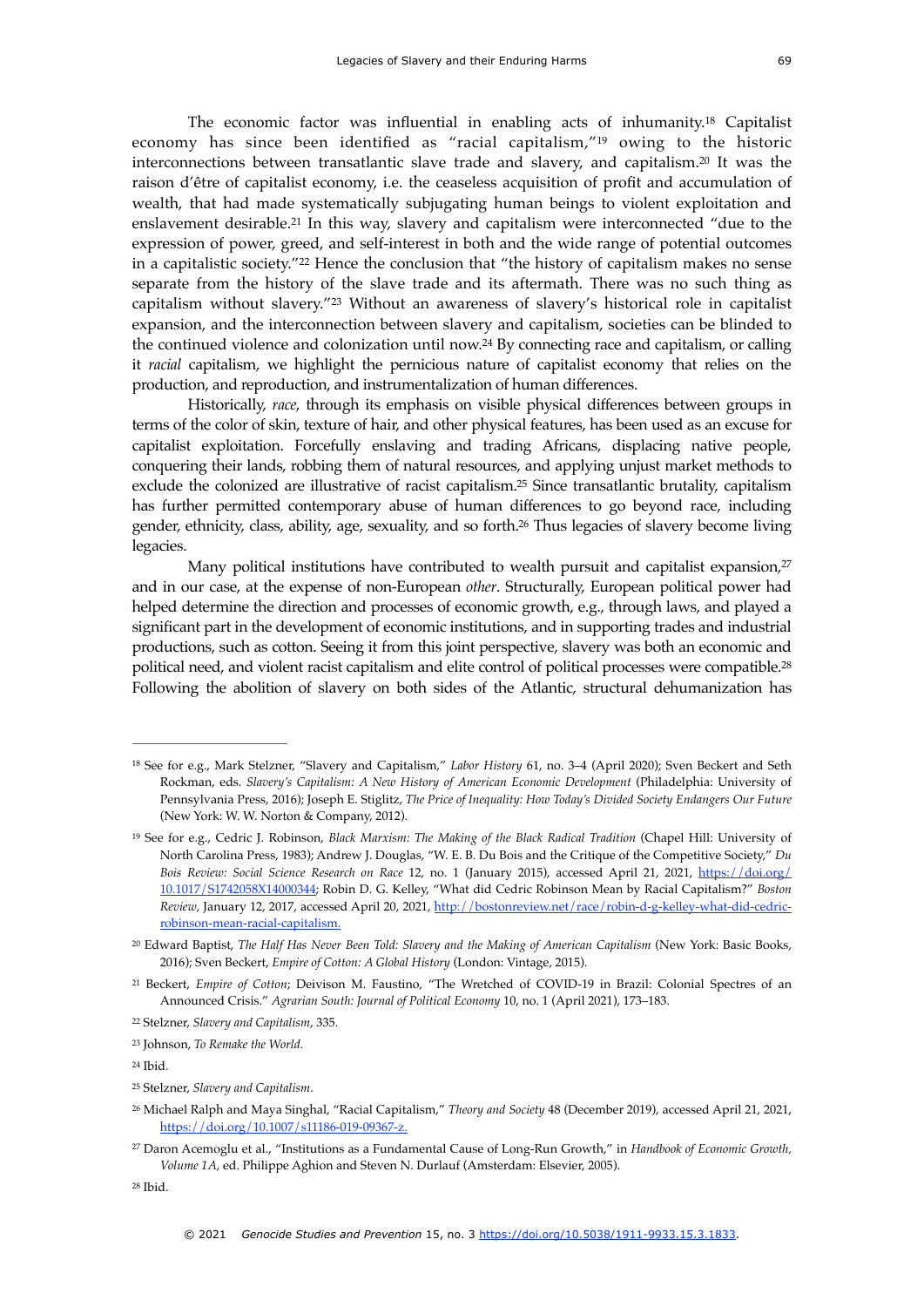sustained legacies of slavery through political mechanisms, e.g., colonialism and imperialism, that contrive to serve wealth-oriented economic aims.

<span id="page-5-8"></span>Throughout histories of Europe and Americas until now, constitutions (e.g., counting a black person as three-fifths of a person to enhance the voting power of white males in the US southern states), national laws (e.g., Slave Compensation Act 1837 in the UK), militarization of police, exclusive educational investment, and uneven finance policies across the Atlantic, and so forth, are illustrations of structural violence. Take the police brutality against black and indigenous people as an example. In the US, the police forces and agencies' deep-seated racialized practices and racial discrimination, and African Americans' increased involvement in criminal activities are mutually reinforcing phenomena owing to the living legacies of slavery[.](#page-5-0)<sup>[29](#page-5-0)</sup> Similarly, in Latin America, race regulation customary laws have tended to naturalize a racial hierarchy, establishing white supremacy in European settler colonies as well as in contemporary postcolonial societies.<sup>[30](#page-5-1)</sup> Likewise, amongst African communities, both in the diasporas and across the Africa continent itself, the widespread experiences of economic underdevelopment, social deprivation, and political turmoil can be linked to global structural dehumanization that informs national and international policies and how they are enacted by governments and institutions.<sup>31</sup>

<span id="page-5-12"></span><span id="page-5-11"></span><span id="page-5-10"></span><span id="page-5-9"></span>To legitimize the trade of enslaved African peoples, and to prepare an ideology to underpin economic exploitation and political oppression, from the start, a racist discourse was fabricated by European scholars and researchers, depicting blacks as brutish, animalistic, aggressive, violent, and dangerous.<sup>[32](#page-5-3)</sup> Racial discrimination was also visible in European Enlightenment thought whereby blacks were depicted as primitives (e.g., with primitive minds), in contrast with whites who were regarded as civilized, and intellectually superior.<sup>[33](#page-5-4)</sup> Racist European epistemological paradigm was imposed to formulate "truth," "knowledge," and "reality" of Africans.<sup>[34](#page-5-5)</sup> It served to enable first the mass enslavement, then colonization, and now systematic oppression of Africans. This historically contingent relationship between slavery and blackness has thus prevailed.

<span id="page-5-14"></span><span id="page-5-13"></span>The deployment of racist discourse and epistemology hence inculcated a racist ideology. Physiological differences were translated into binary distinctions between human "races," and race, therebybecame a classifying category for exclusion, inequality, and injustice.<sup>[35](#page-5-6)</sup> Skin color, hair, ethnicity, belief, cultural practice, and other physical distinctions were part of the anthropological and historical *knowledge* used to define the inferiority of the black *other*. Once established, this racist ideology, although introduced and developed to justify the enslavement of Africans, has perpetuated a hierarchy of human beings. Racist ideology then evolved into white supremacist ideology.<sup>[36](#page-5-7)</sup> It was precisely this focus on "race," and the evolving white supremacist mentality

<span id="page-5-15"></span><span id="page-5-0"></span><sup>&</sup>lt;sup>[29](#page-5-8)</sup> Akwasi Owusu-Bempah, "Race and Policing in Historical Context: Dehumanization and the Policing of Black People in the 21st Century," *Theoretical Criminology* 21, no. 1 (February 2017); Nicole Gonzalez Van Cleve and Lauren Mayes, "Criminal Justice Through 'Colorblind' Lenses: A Call to Examine the Mutual Constitution of Race and Criminal Justice," *Law & Social Inquiry* 40, no. 2 (February 2015), accessed April 21, 2021, [https://doi.org/10.1111/](https://doi.org/10.1111/lsi.12113) [lsi.12113.](https://doi.org/10.1111/lsi.12113)

<span id="page-5-1"></span>[<sup>30</sup>](#page-5-9) Jean Muteba Rahier, "Evaluating the Usefulness of Contemporary Ethnoracial Law for Afrodescendants in Latin America through the Examination of Court Cases and the Appreciation of the State's Processual Nature," *Latin American and Caribbean Ethnic Studies* 14, No. 3 (2019), 215–233.

<span id="page-5-2"></span>Owusu-Bempah, *Race and Policing*; Van Cleve and Mayes, *Criminal Justice*. [31](#page-5-10)

<span id="page-5-3"></span>Laura T. Fishman, "The Black Bogeyman and White Self-Righteousness," in *Images of Color, Images of Crime*, ed. [32](#page-5-11) Coramae Richey Mann et al. (New York: Oxford University Press, 2006).

<span id="page-5-4"></span>See analysis of Locke, Hume, Kant and Voltaire's claims in Charles W. Mills, *The Racial Contract* (Ithaca: Cornell [33](#page-5-12) University Press, 1997).

<span id="page-5-5"></span><sup>&</sup>lt;sup>[34](#page-5-13)</sup> See for e.g., Mogobe B. Ramose, *African Philosophy Through Ubuntu* (Harare: Mond Books, 1999).

<span id="page-5-6"></span>W. E. B. Du Bois, *The Souls of Black Folk* (Boston: Bedford Books, 1903); Carter G. Woodson, *The Mis-Education of the* [35](#page-5-14) *Negro* (San Diego: Book Tree, 1933).

<span id="page-5-7"></span>Coretta Phillips and Benjamin Bowling, "Racism, Ethnicity and Criminology: Developing Minority Perspectives," [36](#page-5-15) *British Journal of Criminology* 43, no. 2 (March 2003); Annette Gordon-Reed, "America's Original Sin: Slavery and the Legacy of White Supremacy," *Foreign Affairs* 97, no. 1 (January/February 2018).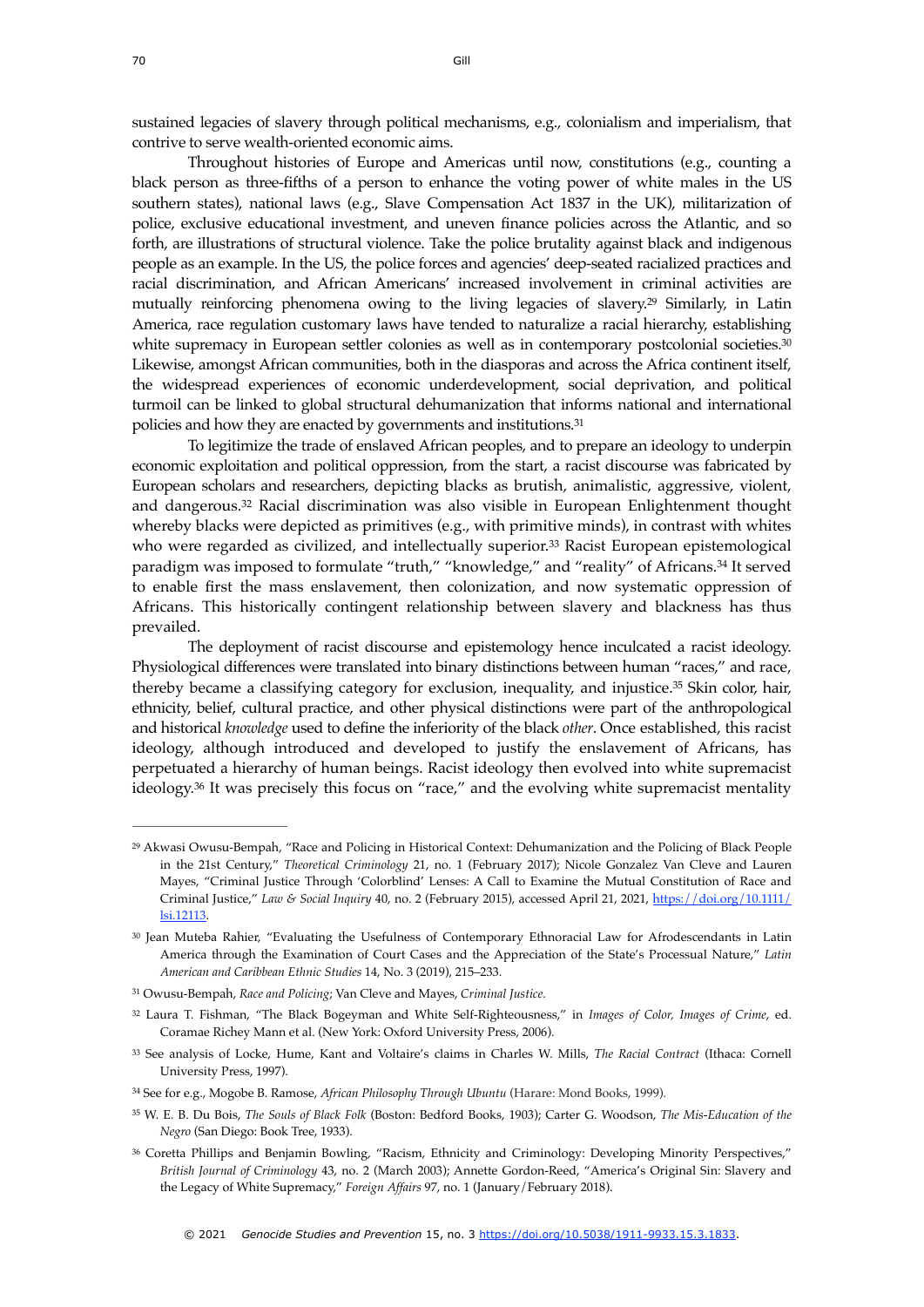and practices that distinguish transatlantic slavery from other forms of slavery in human history. Thus slavery "created a defined, recognizable group of people and placed them outside society… slavery was an inherited condition."[37](#page-6-0)

<span id="page-6-13"></span><span id="page-6-12"></span><span id="page-6-11"></span>Also established were the assumptions of Eurocentrism or European singularity, resulting in a discriminatory global system of injustice.<sup>[38](#page-6-1)</sup> The Eurocentric approach normalized the lens through which to examine, analyze, dissect, and ultimately instrumentalize and oppress non-European *other.* It also subjected non-Europeans to Eurocentric standards, demands, and requirements.<sup>39</sup> Edward Said's *orientalism* is the recognition that our world is separated into "two unequal halves," $40$  the West or European, and the Orient, or the non-European, which "has helped to define Europe (or the West) as its contrasting image, idea, personality, experience."[41](#page-6-4)

<span id="page-6-15"></span><span id="page-6-14"></span>This active *othering* of peoples of African, indigenous, and other non-European descent has become a key component of the continued legacies of slavery. In particular, a Eurocentric epistemic basis has allowed non-European *Other* to be degraded, controlled, and brutalized. Such an epistemic framework served as a rationalized moral ground for European colonization, domination and exploitation of Africa, Latin America, Asia, and other parts of the world. These legacies are now manifested in, for example, "global economic disparities," especially in the phenomena of Africans leaving the continent and becoming vulnerable in Europe and North America, and the mistreatment of illegal African migrants across the globe, such as their being subjugated to police brutality, in "a racialized carceral system." $42$  In Brazil, a myth of multiracial and multicultural society masks racial whitening, a subtle mechanism of racial exclusion, whereby the dominant elites prevent peoples of non-white communities from becoming aware of their being victimized in society[.43](#page-6-6)

<span id="page-6-18"></span><span id="page-6-17"></span><span id="page-6-16"></span>Through legacies of transatlantic slavery, perpetuated by structural violence and systemic injustice prevailing in Europe, the Americas, and formerly European colonized regions, including Africa and Asia, *race* becomes so deeply entangled in Western historical, economic, political, ideological, and epistemological processes that any attempts to redefine it will necessarily create conflicts and tensions.<sup>44</sup> The effort to *undo* racialized injustice as a way to address the legacy of slavery will only be "a long, protracted struggle, carried out over generations."[45](#page-6-8)

#### <span id="page-6-19"></span>**Transgenerational and Cultural Traumas as Enduring Harms of Slavery's Legacies**

<span id="page-6-20"></span>Today, the socio-economic and political institutions that once enabled slavery remain in place and exert significant impact on people's experiences of human dignity and well-being in the contemporary world[.](#page-6-9)<sup>[46](#page-6-9)</sup> Despite the abolition of slavery in Europe and the Americas at the end of the 19th century, the regime of terror has continued to inflict harrowing stress on many generationsof people of African and indigenous descent. $47$  To most people, this would be

<span id="page-6-21"></span><span id="page-6-0"></span> $37$  Ibid.

<span id="page-6-1"></span><sup>&</sup>lt;sup>[38](#page-6-12)</sup> Ibrahima Thiaw and Deborah L. Mack, "Atlantic Slavery and the Making of the Modern World: Experiences, Representations, and Legacies," *Current Anthropology* 61, no. S22 (October 2020).

<span id="page-6-2"></span><sup>&</sup>lt;sup>[39](#page-6-13)</sup> Andrew S. Curran, *The Anatomy of Blackness: Science and Slavery in an Age of Enlightenment* (Baltimore: Johns Hopkins University Press, 2011).

<span id="page-6-3"></span><sup>&</sup>lt;sup>[40](#page-6-14)</sup> Edward W. Said, *Orientalism* (New York: Vintage, 1979), 5.

<span id="page-6-4"></span><sup>&</sup>lt;sup>[41](#page-6-15)</sup> Ibid., 2.

<span id="page-6-5"></span><sup>&</sup>lt;sup>[42](#page-6-16)</sup> Thiaw and Mack, *Atlantic Slavery*, S148.

<span id="page-6-6"></span>Diego dos Santos Reis, "Crossroads Knowledge: (De)Coloniality, Epistemic Racism and Philosophy Teaching," [43](#page-6-17) *Education, Democracy and Difference* 36, no. e75102, (2020).

<span id="page-6-7"></span><sup>&</sup>lt;sup>[44](#page-6-18)</sup> Thiaw and Mack, *Atlantic Slavery*, S148.

<span id="page-6-8"></span>James B. McKee, "Race: Changing Context, Changing Perspective," *Michigan Sociological Review* 11 (Fall 1997), 1. [45](#page-6-19)

<span id="page-6-9"></span>Graziella Bertocchi, "The Legacies of Slavery In and Out of Africa," *IZA Journal of Migration* 5 (August 2016), accessed [46](#page-6-20) April 21, 2021,<https://izajodm.springeropen.com/articles/10.1186/s40176-016-0072-0>.

<span id="page-6-10"></span>Goff et al., *Not Yet Human*. [47](#page-6-21)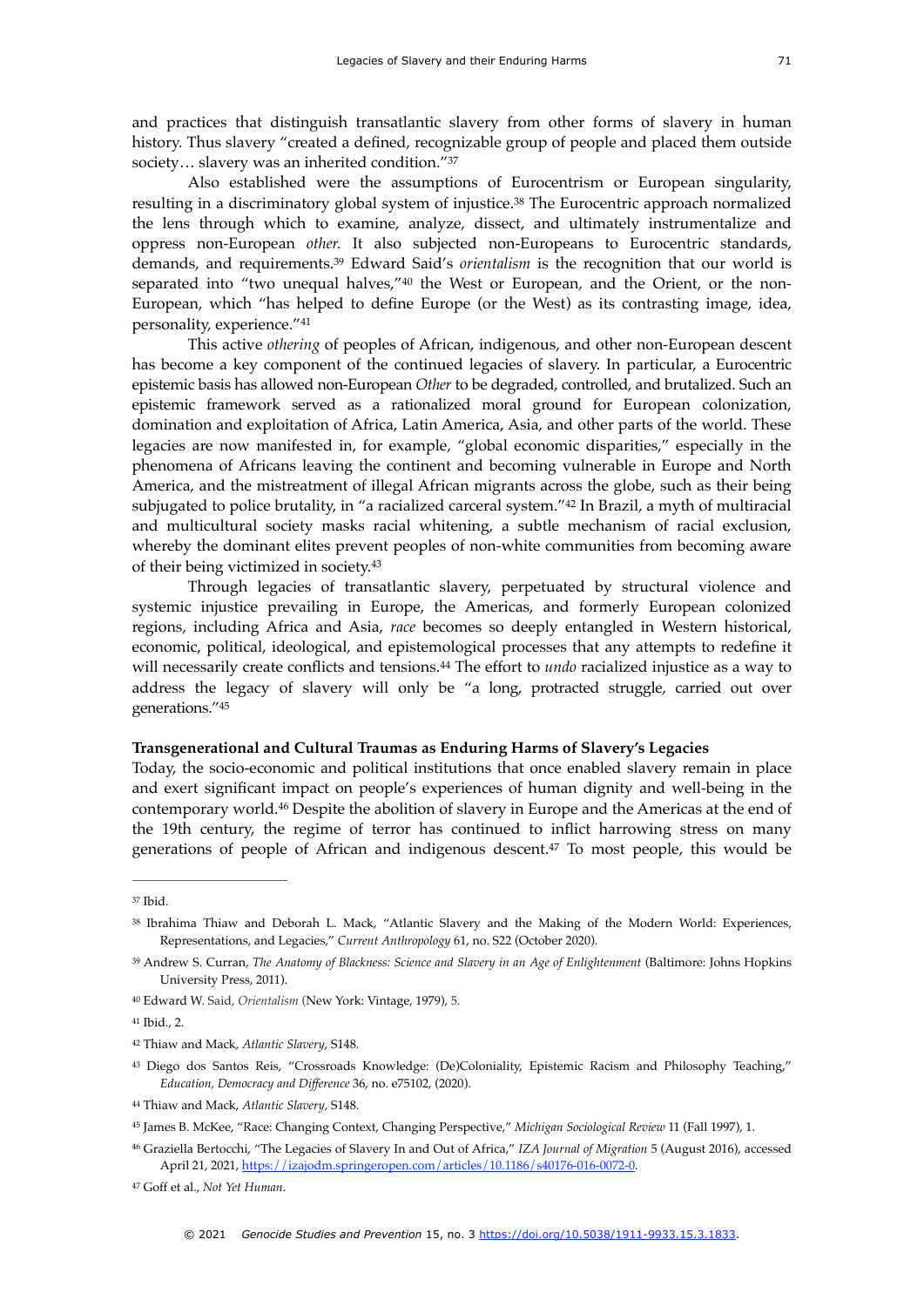<span id="page-7-15"></span>

<span id="page-7-7"></span> $55$  Ibid.

The harms of slavery's legacies are manifold, from the massive and tragic loss of human lives, to the irreversible materialistic loss for Africa and for the world; from the deprivation of human dignity, to the damage to our personal and collective psyche that has internalized the effects of the harm; from self-alienation, to dehumanizing interpersonal and intergroup, and intercommunal relationships. Without recognition, acknowledgement nor healing of the historic trauma and legacies, harms have been passed on, continuing to fester in successive generations, and extending the wounds and hurts to generations yet to come. It is therefore critically important to examine how the traumatic effects of slavery's legacies are lived and transmitted by peoples and communities, and how they inflict wide-spread harms. Only with such an understanding can global societies and communities begin to address these legacies and heal their lingering wounds.

<span id="page-7-11"></span><span id="page-7-10"></span><span id="page-7-9"></span><span id="page-7-8"></span>The legacy of slavery is first and foremost experienced as trans-generational trauma, commonly referred to as the transmission of specific painful and stressful elements of historical events within large groups of individuals from one generation to another.<sup>[48](#page-7-0)</sup> As a profound collective trauma, slavery had a tormenting impact on enslaved Africans physically, mentally, emotionally, spiritually, and relationally.<sup> $49$ </sup> Such unhealed trauma can be passed on through parenting processes and behavior patterns of communities and societies.<sup>[50](#page-7-2)</sup> Equally, the wounds can be transmitted through the continued injuries from the economic-political systems, psycho-social processes, and institutional practices.<sup>[51](#page-7-3)</sup> It can further prevail across generations through epigenetic mechanism.<sup>[52](#page-7-4)</sup> Descendants from both sides of mass atrocity, including victims/survivors, perpetrators, and even bystanders, may share common responses to pain and stress, through, for instance, avoidance, numbness, denial, and silence, as ways to cope with the profound indescribable experiences.<sup>[53](#page-7-5)</sup> The trauma, although not directly undergone by the descendants of those traumatized, may have effects on the successive generations through inherited trauma reactivity being triggered in similar stressful situations.

<span id="page-7-14"></span><span id="page-7-13"></span><span id="page-7-12"></span>Symptoms of transgenerational trauma commonly found in people of African descent tend to be both self- and other-directed. Low primary self-esteem, distorted self-concept, learned helplessness, hopelessness, depression, destructive and risk-taking behaviors, and self-violence are amongstself-directed trauma symptoms;<sup>[54](#page-7-6)</sup> whereas distrust, suspicion, anger, aggression, and antipathy and violence against others, including one's own family, friends, members of one's own and other communities are illustrative of other-directed symptoms[.](#page-7-7)<sup>[55](#page-7-7)</sup> These behaviors and emotional states adopted by people of African descent in contemporary western societies are inherited from their enslaved ancestors, and triggered by systemic oppression and structural violence. In addition,

<span id="page-7-6"></span>DeGruy Leary, *Post Traumatic Slave Syndrome*. [54](#page-7-14)

<span id="page-7-0"></span>Vamik D. Volkan, *Large-Group Psychology: Racism, Societal Divisions, Narcissistic Leaders and Who We Are Now* (London: [48](#page-7-8) Phoenix, 2020).

<span id="page-7-1"></span>DeGruy Leary, *Post Traumatic Slave Syndrome*. [49](#page-7-9)

<span id="page-7-2"></span>Thomas Hübl and Julie Jordan Avritt, *Healing Collective Trauma: A Process for Integrating Our Intergenerational and Cultural* [50](#page-7-10) *Wounds* (Louisville: Sounds True, 2020).

<span id="page-7-3"></span><sup>&</sup>lt;sup>[51](#page-7-11)</sup> Volkan, *Large-Group Psychology*; Rachel Yehuda and Linda M. Bierer, "The Relevance of Epigenetics to PTSD: Implications for the DSM-V," *Journal of Traumatic Stress* 22, no. 5 (October 2009), accessed April 21, 2021, [https://](https://doi.org/10.1002/jts.20448) [doi.org/10.1002/jts.20448](https://doi.org/10.1002/jts.20448).

<span id="page-7-4"></span><sup>&</sup>lt;sup>[52](#page-7-12)</sup> Frances A. Champagne, "Epigenetic Legacy of Parental Experiences: Dynamic and Interactive Pathways to Inheritance," *Development and Psychopathology* 28, no. 4.2 (Sept 2016), 1219–1228, [https://doi.org/10.1017/](https://doi.org/10.1017/S0954579416000808%22%20%5Ct%20%22_blank) [S0954579416000808](https://doi.org/10.1017/S0954579416000808%22%20%5Ct%20%22_blank).

<span id="page-7-5"></span>[<sup>53</sup>](#page-7-13) Dan Bar-On, *The Indescribable and the Undiscussable: Reconstructing Human Discourse After Trauma* (Budapest: Central European University Press, 1999).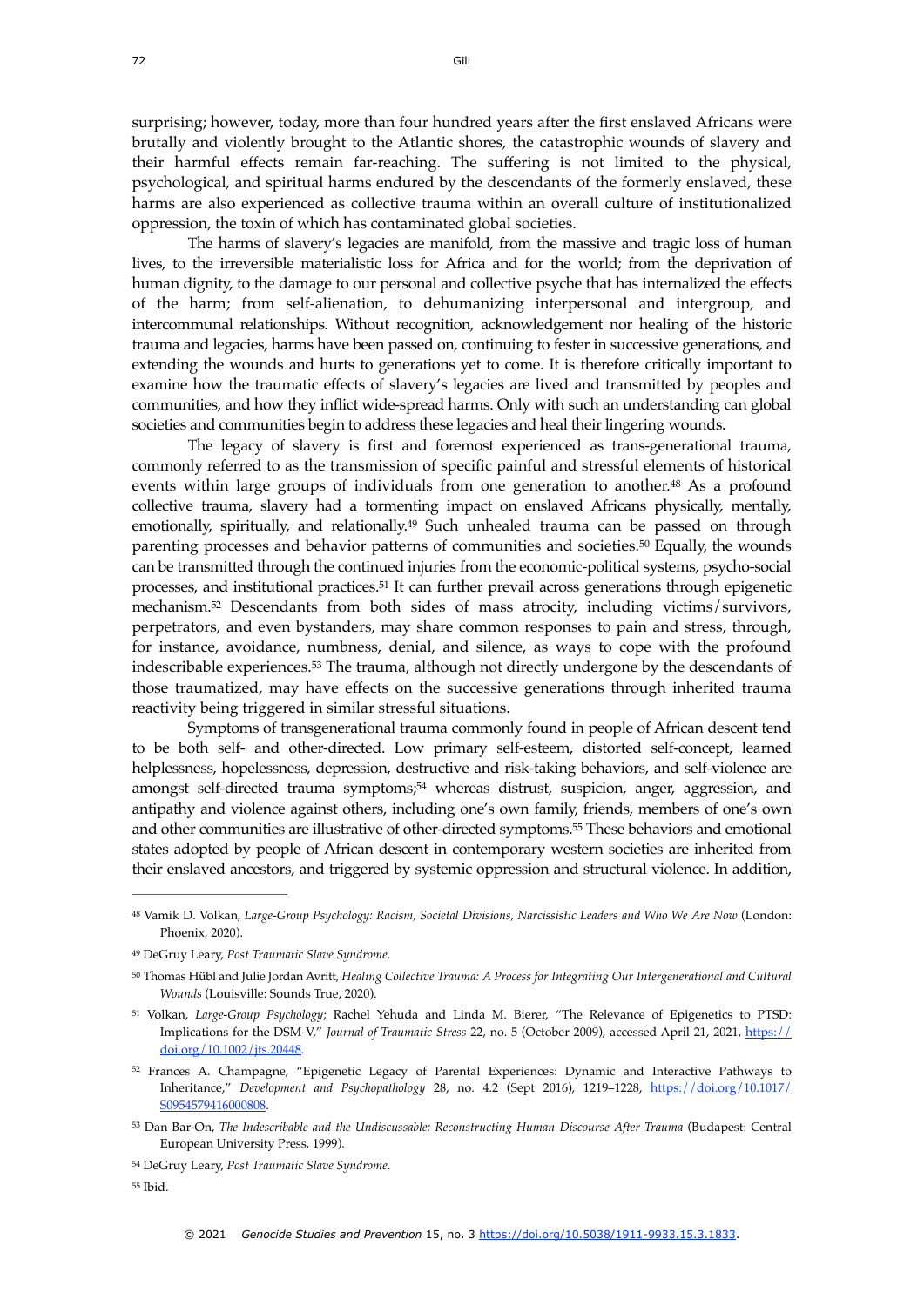<span id="page-8-11"></span>there are also indications that oppression has been internalized and accepted by the communities of African descent who may exhibit a lack in self agency, and a feeling of disempowerment.<sup>[56](#page-8-0)</sup> For instance, research has found that amongst peoples in the Caribbean, transgenerational trauma has sustained slavery, in the form of "mental slavery."[57](#page-8-1)

<span id="page-8-12"></span>Furthermore, shared traumatic experiences can be embedded within a culture, thus becoming cultural trauma. Like transgenerational trauma, cultural trauma occurs when members of a large group had been subjugated to horrifying experiences that profoundly impacted upon group members shared consciousness, scarred their memories and shaped their present and future identity in irrevocable ways.<sup>[58](#page-8-2)</sup> Hostile encounters, such as enslavement, colonization and segregation, underlie the psychosocial ramifications of cultural pains, which are transmitted down the generations, affecting descendants of the enslaved collectively.<sup>[59](#page-8-3)</sup>

<span id="page-8-17"></span><span id="page-8-16"></span><span id="page-8-15"></span><span id="page-8-14"></span><span id="page-8-13"></span>Symptoms of cultural trauma can involve both normalized practices and processes of identity-formation. In the case of normalized practices, it has been noted, for instance, that contemporary African American parents tend to apply strict disciplines on their children, including the use of beating, and they seldom praise their children, but denigrate them instead, especially in front of strangers. $60$  The origin of such practices was chattel slavery whereby the enslaved must shield children from the masters' attention which might result in harsher punishment on the children, such as being removed from parents, sold, or killed.<sup>[61](#page-8-5)</sup> These protective measures applied by the enslaved were normalized within the African American community, passed on, and became a symptom of cultural trauma. In terms of identify-formation, cultural trauma can be experienced as a dramatic loss of self-identity, coherence, and meaningfulness.<sup>[62](#page-8-6)</sup> Often the formation of group identity requires the centrality of collective memory, interpretation and representation of the past in the process of developing self-concept, group bonding, and a sense of belonging. An example is the process whereby collective memory of enslavement, colonization, and displacement from lands has served to construct (and deconstruct) Afrodescendants' identity in Brazil, as in the discourse of "quilombo." Originally referring to a runaway slave community, quilombo now embodies myriad struggles Afrodescendants must confront. In this way, cultural trauma occurs and accrues, distorting and regenerating societal perceptions and resulting in misapprehensions and misperceptions of color, and race, and harmful stereotypes and beliefs.<sup>[63](#page-8-7)</sup> Unconscious codes, values, and language built into the society's memory and remembrance can become cultural norms, and further extend and prolong the historical trauma.[64](#page-8-8)

<span id="page-8-20"></span><span id="page-8-19"></span><span id="page-8-18"></span>The hurtful effects of both transgenerational and cultural trauma are not limited to the harms to the descendants of the enslaved people; they likewise have impact on the direct and indirect beneficiaries of the slave trade and slavery, and the contemporary groups who have continued to profit from the dehumanizing history.<sup>[65](#page-8-9)</sup> Thus, legacies of slavery, manifested in colonization, structural violence, and institutional oppression, are trauma beyond individualistic experiences, felt as collective *catharsis* to channel aggression and antagonism to oneself, and to others.<sup>[66](#page-8-10)</sup> For people of African and indigenous descent, experiences of social deprivations, exclusions, political disempowerment, and economic injustice are part and parcel

<span id="page-8-21"></span><span id="page-8-0"></span><sup>&</sup>lt;sup>[56](#page-8-11)</sup> Ibid.

<span id="page-8-1"></span><sup>&</sup>lt;sup>[57](#page-8-12)</sup> Barbara Fletchman Smith, *Mental Slavery: Psychoanalytic Studies of Caribbean People* (London: Karnac Books, 2000).

<span id="page-8-2"></span><sup>&</sup>lt;sup>[58](#page-8-13)</sup> Jeffery C. Alexander, et al. *Cultural Trauma and Collective Identity* (Berkeley: University of California Press, 2004).

<span id="page-8-3"></span>The formation of black people's identity in the US is such an illustration. Ron Eyerman, *Cultural Trauma: Slavery and* [59](#page-8-14) *the Formation of African American Identity* (Cambridge: Cambridge University Press, 2001).

<span id="page-8-4"></span><sup>&</sup>lt;sup>[60](#page-8-15)</sup> DeGruy Leary, Post Traumatic Slave Syndrome.

<span id="page-8-5"></span><sup>&</sup>lt;sup>[61](#page-8-16)</sup> Ibid.

<span id="page-8-6"></span>Eyerman, *Cultural Trauma*. [62](#page-8-17)

<span id="page-8-7"></span>Hübl and Avritt, *Healing Collective Trauma*. [63](#page-8-18)

<span id="page-8-8"></span> $64$  Ibid.

<span id="page-8-9"></span><sup>&</sup>lt;sup>[65](#page-8-20)</sup> Michael Banton, "Race as a Social Category," *Race* 8, no. 1 (July 1966).

<span id="page-8-10"></span>Fanon, *Black Skin*. [66](#page-8-21)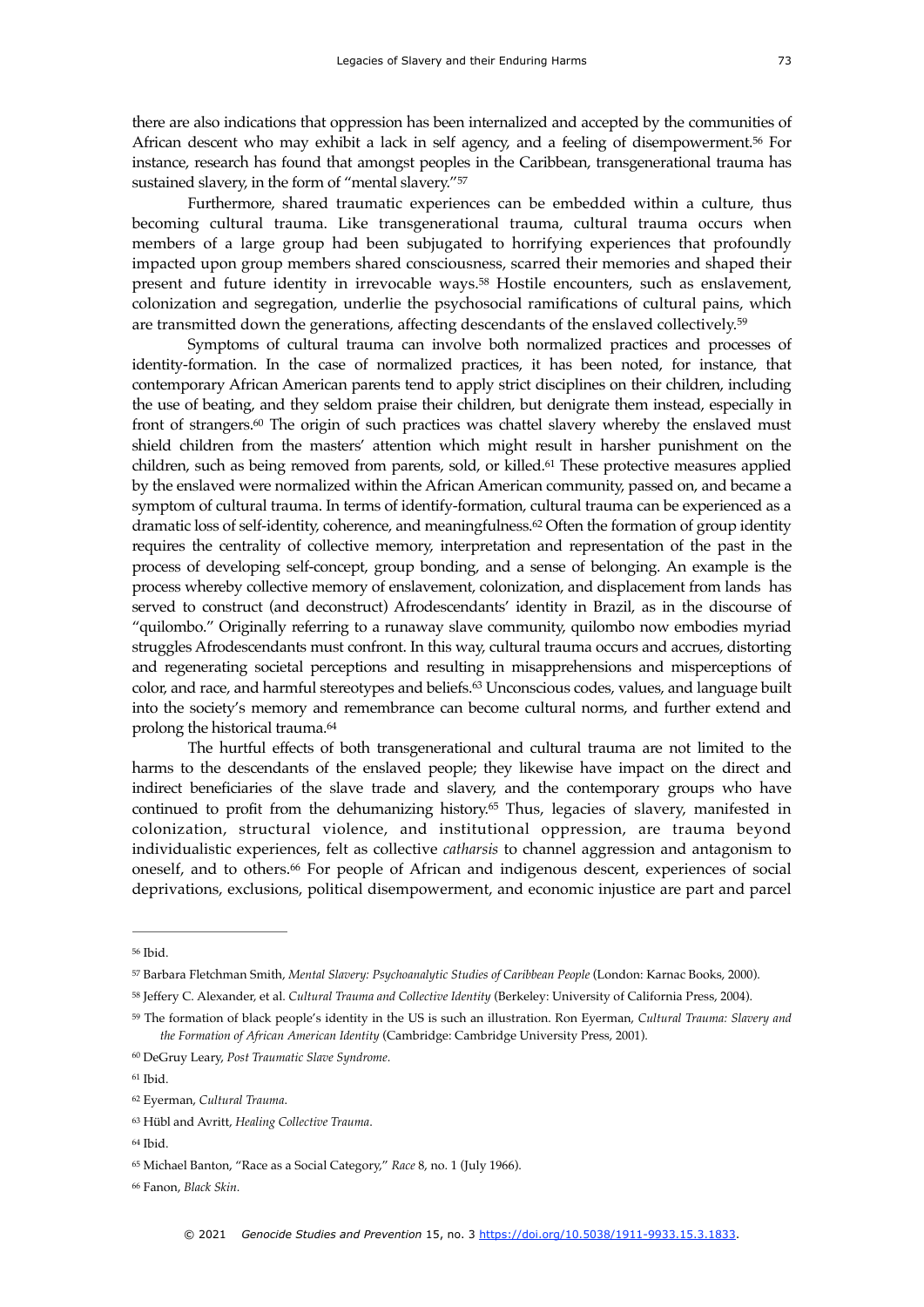74 Gill

<span id="page-9-8"></span>of systemic oppression. However, on a practical level, each of these harms can serve as a reminder of internalized social norms and self-identification to reinforce the idea that their black skin is the cause of their sufferings. In other words, when a lowest status is imposed on black people, it creates the *Negro myth*, a value system that judges people of African descent to be lacking in social and political worthwhileness.<sup>[67](#page-9-0)</sup> Collective memories and grievances of slavery and related atrocity have evidently led to hostile relationships between social groups and communities, feeding an antagonistic attitude of us-versus-them, perpetuating cycles of violence.

#### **Contemporary Racism as a Significant Harm of Slavery's Legacies**

<span id="page-9-9"></span>A most harmful aspect of slavery's legacies is racism, which involves both conscious and unconscious racism within overt and covert racialized systems in contemporary western societies. The harm manifests as internalized racism or self-violence, interpersonal racism or antagonistic intercommunal relations, and structural racism and institutionalized discrimination. $68$  Typically, these different forms of racism are treated separately, and few attempts are made to explore their interconnections. Therefore, a closer examination of these mutually constituted dimensions of racism is necessary to discern the relevant contemporary harms.

Internalized racism refers to the application of racist attitudes, beliefs, or ideologies within an actor's worldview, often manifested in two forms—internalized dominance and internalized oppression. Internalized dominance describes and explains experiences, attitudes, and privileges of people belonging to powerful identity groups. It is a socially superior status accepted, experienced, and profited from, consciously and unconsciously, by dominant groups, which in the case of contemporary western societies, white people in Europe, and peoples of European descent in the Americas, as normalized and deserved. By contrast, internalized oppression describes and explains "the experience of those who are members of subordinated, marginalized, or minority groups; those who are powerless and often victimized, both intentionally and unintentionally, by members of dominant groups;["](#page-9-2) $69$  and those who have adopted the dominant groups' beliefs, attitudes and ideology and have thereby accepted their subordinate status as deserved, normal, and inevitable.<sup>[70](#page-9-3)</sup>

<span id="page-9-14"></span><span id="page-9-13"></span><span id="page-9-12"></span><span id="page-9-11"></span><span id="page-9-10"></span>The experiences of internalized oppression and their long-term negative physical and psychological consequences for black people have been well-documented, and amongst the harms are the shame associated with "African-ness, as a result of slavery and racism, and the shameof being shamed," $71$  alienation, both self-alienation and alienation from one's own  $group/community<sup>72</sup>$  $group/community<sup>72</sup>$  $group/community<sup>72</sup>$  as well as powerlessness and marginalization.<sup>73</sup> Indeed[,](#page-9-5) Afro-descendants worldwide who experience higher levels of racial discrimination tend to have greater internalized racism.<sup>[74](#page-9-7)</sup> As such, they must battle against two forces simultaneously: the

<span id="page-9-5"></span> Paulo Freire, *Pedagogy of the Oppressed* (New York: Continuum, 1970); Laura M. Padilla, "'But You're Not a Dirty [72](#page-9-13) Mexican:' Internalized Oppression, Latinos & Law," *Texas Hispanic Journal of Law & Policy* 7, no. 1 (Fall 2001).

<span id="page-9-7"></span> E. J. R. David et al., "Internalized Racism: A Systematic Review of the Psychological Literature on Racism's Most [74](#page-9-15) Insidious Consequence," *Journal of Social Issues* 75 (September 2019), 1057–1086, accessed April 21, 2021, [https://](https://doi.org/10.1111/josi.12350) [doi.org/10.1111/josi.12350.](https://doi.org/10.1111/josi.12350)

<span id="page-9-15"></span><span id="page-9-0"></span>Derek Hook, "Fanon and the Psychoanalysis of Racism," *LSE Research Online* (London: LSE Research Online, 2007), [67](#page-9-8) accessed April 20, 2021, [http://eprints.lse.ac.uk/2567.](http://eprints.lse.ac.uk/2567)

<span id="page-9-1"></span><sup>&</sup>lt;sup>[68](#page-9-9)</sup> Michael Omi and Howard Winant, *Racial Formation in the United State* (New York: Routledge, 2015); Yin C. Paradies, "Defining, Conceptualizing and Characterizing Racism in Health Research," *Critical Public Health* 16, no. 2 (2006).

<span id="page-9-2"></span><sup>&</sup>lt;sup>[69](#page-9-10)</sup> Mark B. Tappan, "Reframing Internalized Oppression and Internalized Domination: From the Psychological to the Sociocultural," *Teachers College Record* 108, no. 10 (2006), 2116.

<span id="page-9-3"></span>[<sup>70</sup>](#page-9-11) Ibid.

<span id="page-9-4"></span>David Watts-Jones, "Healing Internalized Racism: The Role of a Within-Group Sanctuary Among People of African [71](#page-9-12) Descent," *Family Process* 41, no. 4 (2002).

<span id="page-9-6"></span>Suzette L. Speight, "Internalized Racism: One More Piece of the Puzzle," *The Counseling Psychologist* 35, no. 1 (January [73](#page-9-14) 2007), accessed April 21, 2021, <http://doi.org/10.1177/0011000006295119>.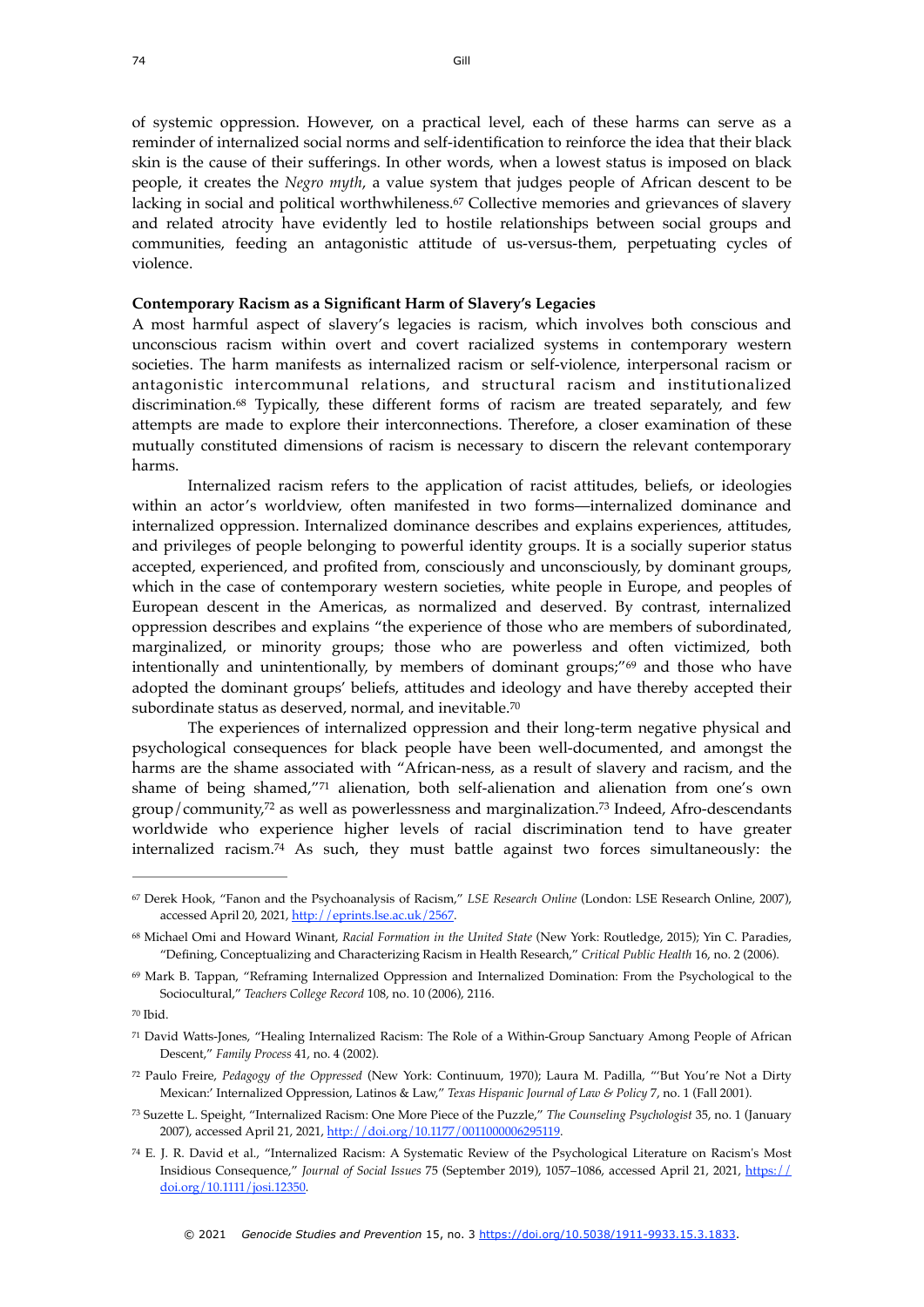<span id="page-10-10"></span>oppressive force within, the oppressive structure in the society. In the case of oppressive force within, internalized racism can be expressed as a desire for more European features (e.g., body size, hair texture) and a denigration of African features (physical and character traits).<sup>[75](#page-10-0)</sup> Internalized racism is not limited to African diaspora, and can be experienced by peoples living in Africa, such as the phenomenon of African women's skin bleaching. Internalized oppression can be experienced as self-hatred, feelings of inferiority, resignation, isolation, alienation, and powerlessness. It can inadvertently sustain a cultural normalcy intending to oppress. For example, within a racist system, people of African descent can readily accept and participate in the hierarchical social structure, $76$  and even actively reproduce subordination and perpetuate domination from the white people.<sup> $77$ </sup> This is because it is within structural violence and institutional discrimination that racialized subjects experience their lived realities[.78](#page-10-3)

<span id="page-10-14"></span><span id="page-10-13"></span><span id="page-10-12"></span><span id="page-10-11"></span>Whenever the internally oppressed are treated as "victims" of their own psychological state, and their experience diagnosed as a *psychological issue*, internalized racism is reduced to a personal attitudinal *problem.* Hence personal bias, self-prejudice, or pure ignorance, as the result ofinternalized racism, is treated with therapy, encounter, and education.<sup>[79](#page-10-4)</sup> Such reduction is pernicious in a contemporary racist society because it willfully ignores the systemic nature of racism, and lays the blame to the very people who are oppressed. Indeed, a person's desires and self-concept (e.g., a black person desiring to be white) cannot be separated from the relevant socioeconomic, political, and historical forces that converge and shape them.<sup>[80](#page-10-5)</sup> Instead, they reflect the workings of power, which are necessarily structural.<sup>81</sup>

<span id="page-10-18"></span><span id="page-10-17"></span><span id="page-10-16"></span><span id="page-10-15"></span>Like internalized racism, interpersonal racism can have agonizing impacts on intercommunal, intergroup, international, and even global relationships. $82$  Interpersonal racism equally has structural roots. That is to say that transatlantic slave trade, colonial expansion, post-colonial domination, and globalization have all been built upon unequal power relations structurally shaped and imposed predominantly by Western and neoliberal views of the world.<sup>[83](#page-10-8)</sup> This worldview gives rise to our contemporary global economic system that legitimizes Western/white dominance over the different *Others*, especially peoples of African and indigenous descent. Thus, within an economic system that institutionalizes discrimination, "we have *all* been programmed to respond to the human difference between us with fear and loathing and to handle that difference in one of three ways: ignore it, and if that is not possible, copy it if we think it is dominant, or destroy it if we think it is subordinate[.](#page-10-9)<sup>[84](#page-10-9)</sup> There have been few patterns of relating that enable people to experience each other as equals across differences.

<span id="page-10-19"></span>The prevalent racist patterns of relating are characterized by inhumanity, discrimination, and domination, reflecting the white-black duality of self- and other-

<span id="page-10-6"></span>Hook, *Fanon.* [81](#page-10-16)

<span id="page-10-8"></span><sup>[83](#page-10-18)</sup> Thiaw and Mack, Atlantic Slavery.

<span id="page-10-0"></span>Danice L. Brown and Daniel Segrist, "African American Career Aspirations," *Journal of Career Development* 43, no. 2 [75](#page-10-10) (May 2016), accessed April 20, 2020, [https://doi.org/10.1177/0894845315586256;](https://doi.org/10.1177/0894845315586256) Fanon, *Black Skin,* 197.

<span id="page-10-1"></span>Tanya Golash-Boza, "A Critical and Comprehensive Sociological Theory of Race and Racism," *Sociology of Race and* [76](#page-10-11) *Ethnicity* 2, no. 2 (February 2016), accessed April 20, 2021, [https://doi.org/10.1177%2F2332649216632242.](https://doi.org/10.1177%2F2332649216632242)

<span id="page-10-2"></span>Miri Song, "Challenging a Culture of Racial Equivalence," *The British Journal of Sociology* 65, no. 1 (March 2014); Iris [77](#page-10-12) Marion Young, *Justice and the Politics of Difference* (Princeton: Princeton University Press, 1990); Mark B. Tappan, "Domination, Subordination, and the Dialogical Self: Identity Development and the Politics Of 'Ideological Becoming,'" *Culture and Psychology* 11, no. 1 (2005).

<span id="page-10-3"></span>[<sup>78</sup>](#page-10-13) José Itzigsohn and Karida Brown, "Sociology and the Theory of Double Consciousness: W. E. B. Du Bois's Phenomenology of Racialized Subjectivity," *Du Bois Review: Social Science Research on Race* 12, no. 2 (Fall 2015), accessed April 20, 2021, [https://doi.org/10.1017/S1742058X15000107.](https://doi.org/10.1017/S1742058X15000107)

<span id="page-10-4"></span>Tappan, *Reframing*. [79](#page-10-14)

<span id="page-10-5"></span><sup>&</sup>lt;sup>[80](#page-10-15)</sup> Fanon, *Black Skin*.

<span id="page-10-7"></span>[<sup>82</sup>](#page-10-17) UNESCO Slave Route Project and GHFP, *Healing the Wounds of Slave Trade and Slavery. Approaches and Practices: A Desk Review* (Brighton: GHFP Research Institute, 2020).

<span id="page-10-9"></span>Audre Lorde, "Age, Race, Class, and Sex: Women Redefining Difference," in *Sister Outsider: Essays and Speeches* [84](#page-10-19) (Berkley: Crossing Press, 1984), 115.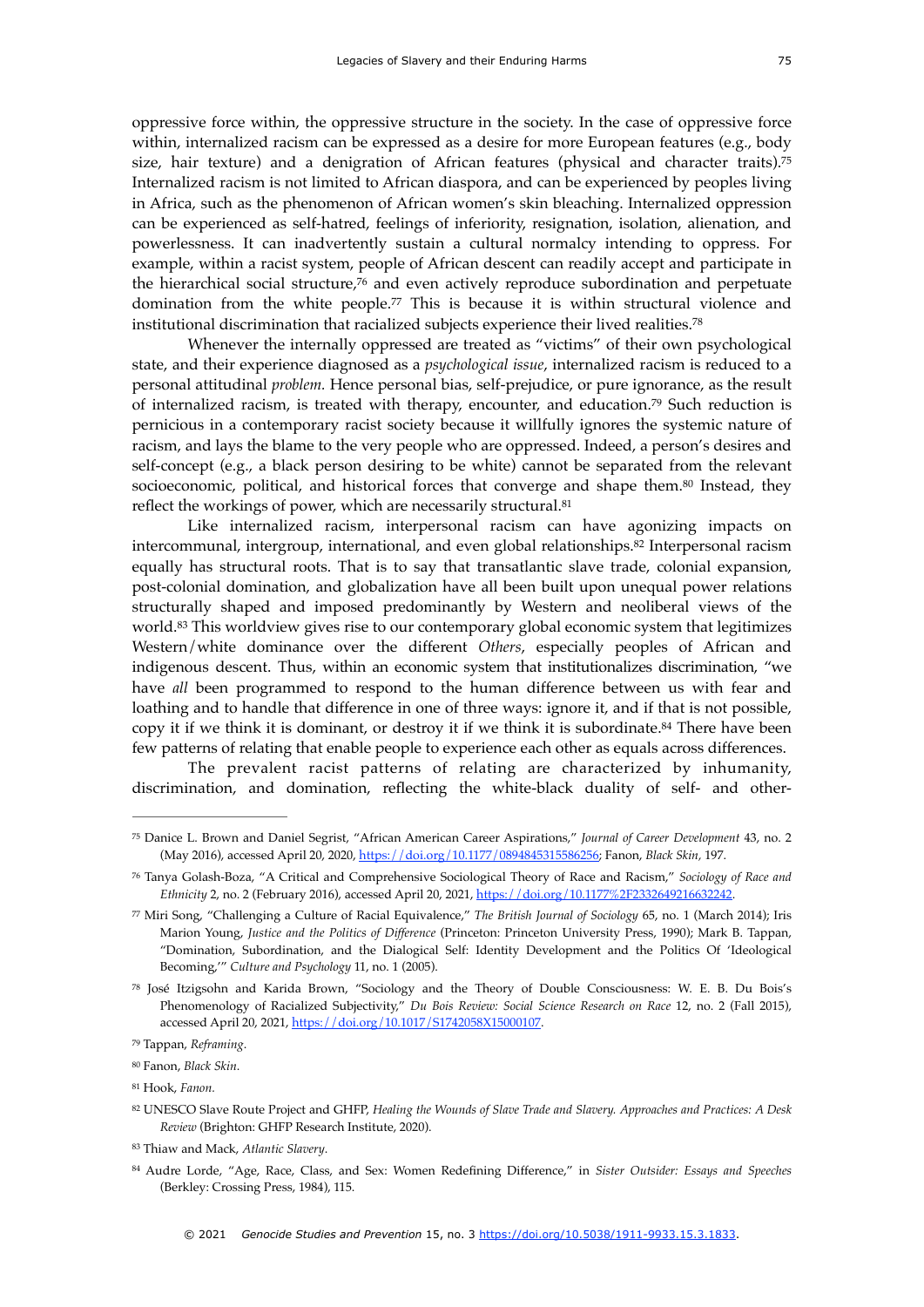<span id="page-11-14"></span><span id="page-11-13"></span><span id="page-11-12"></span>recognition.<sup>85</sup> This is the result of *pernicious ignorance* of ourselves as spiritual and ethical beings[.](#page-11-1)<sup>[86](#page-11-1)</sup> It is pernicious because the ignorance can cause harm, not only to other people but also to oneself. Socially constructed self-identification is built upon a mutual dependency of different identity groups in recognizing each other's positionality in the societal "game,"[87](#page-11-2) which effectively determines how people in each identity group are perceived, valued, received, andengaged with relationally.<sup>[88](#page-11-3)</sup> Racialization has damaging effects on intergroup and intercommunal relationships. When people adopt an inhumane attitude about others, and worse, when they internalize the inhuman attitude about themselves, they tend to take an indifferent, distancing, and objectifying orientation towards each other.<sup>89</sup>

<span id="page-11-17"></span><span id="page-11-16"></span><span id="page-11-15"></span>Interpersonal and intergroup relationships thus shaped by racist structural and institutional conditions can have traumatic effects on people physically, psychologically, socialrelationally, and spiritually. Such harms are perpetuated through "normal" processes of daily lives of people, $90$  including self-identification[,](#page-11-5) the experiences of living in one's own skin, the encounters with racialized attitudes, and, above all, the relationships within which people are born, grow and become themselves.

<span id="page-11-20"></span><span id="page-11-19"></span><span id="page-11-18"></span>Therefore, race-based self-identification and its harmful effects on intergroup and intercommunal relationships must be equally understood as historically, socio-economically, and politically defined processes.<sup>[91](#page-11-6)</sup> That is to say that race is not only defined in relational terms within socio-economic and political spaces, it also reflects systemic, cultural, and symbolic negotiations of power. $92$  As systemic racism configures the workings and mechanisms of institutions, at a micro-sociological level, racialized harms are built into people's lived realities through everyday routines and practices.<sup>[93](#page-11-8)</sup> For example, an obvious reason underlying the endemic of poverty in black communities in contemporary western societies is owing to, amongst other factors, an unjust educational system. $94$  This includes uneven educational finance, the lack of sensitivity to racial prejudices and color blindness amongst teachers, and the systematic exclusion of black and indigenous children and young people from quality public education[.95](#page-11-10)

<span id="page-11-23"></span><span id="page-11-22"></span><span id="page-11-21"></span>Therefore, harms of racism cannot be understood outside the racist socio-economic and political structure and institutions, and the problem of the 21st century will continue to be the problem of the color line as a major legacy inherited from previous centuries.<sup>[96](#page-11-11)</sup> In other words, although racism exists and operates at these three levels, e.g., internalized, interpersonal, and institutional, it can be felt as if it is constituted in and integral to one's lived reality, and as such,

<span id="page-11-0"></span><sup>&</sup>lt;sup>[85](#page-11-12)</sup> Cheryl I. Harris, "Whiteness as Property," *Harvard Law Review* 106, no. 8 (June 1993).

<span id="page-11-1"></span>Scherto Gill and Garrett Thomson, *Understanding Peace Holistically From the Spiritual to the Political* (New York: Peter [86](#page-11-13) Lang, 2018).

<span id="page-11-2"></span><sup>&</sup>lt;sup>[87](#page-11-14)</sup> George Herbert Mead, George Herbert Mead on Social Psychology, ed. Anselm Strauss (Chicago: University of Chicago Press, 1964).

<span id="page-11-3"></span>Nathan Nunn and Leonard Wantchekon, "The Slave Trade and the Origins of Mistrust in Africa," *American Economic* [88](#page-11-15) *Review* 101, no. 7 (December 2011).

<span id="page-11-4"></span>Haslam, *Dehumanization*. [89](#page-11-16)

<span id="page-11-5"></span><sup>&</sup>lt;sup>[90](#page-11-17)</sup> Young, Justice, 14.

<span id="page-11-6"></span>Matthew W. Hughey and Carol Ann Jackson, "The Dimensions of Racialization and the Inner-City School," *The* [91](#page-11-18) *ANNALS of the American Academy of Political and Social Science* 673, no. 1 (September 2017).

<span id="page-11-7"></span><sup>&</sup>lt;sup>[92](#page-11-19)</sup> James Y. Nazroo et al., "Where Next for Understanding Race/Ethnic Inequalities in Severe Mental Illness? Structural, Interpersonal and Institutional Racism," *Sociology of Health & Illness* 42, no. 2 (April 2020), accessed April 21, 2021, <https://doi.org/10.1111/1467-9566.13001>.

<span id="page-11-8"></span> $93$  Ibid.

<span id="page-11-9"></span>[<sup>94</sup>](#page-11-21) Julio Cammarota, "The Gendered and Racialized Pathways of Latina and Latino Youth: Different Struggles, Different Resistances in the Urban Context," *Anthropology & Education Quarterly* 35, no. 1 (January 2008), accessed April 21, 2021,<https://doi.org/10.1525/aeq.2004.35.1.53>.

<span id="page-11-10"></span><sup>&</sup>lt;sup>[95](#page-11-22)</sup> David Gillborn, *Racism and Education: Coincidence or Conspiracy?* (London: Routledge, 2008).

<span id="page-11-11"></span>John Hope Franklin, *The Color Line: Legacy for the Twenty-First Century* (Columbia: University of Missouri Press, 1993). [96](#page-11-23)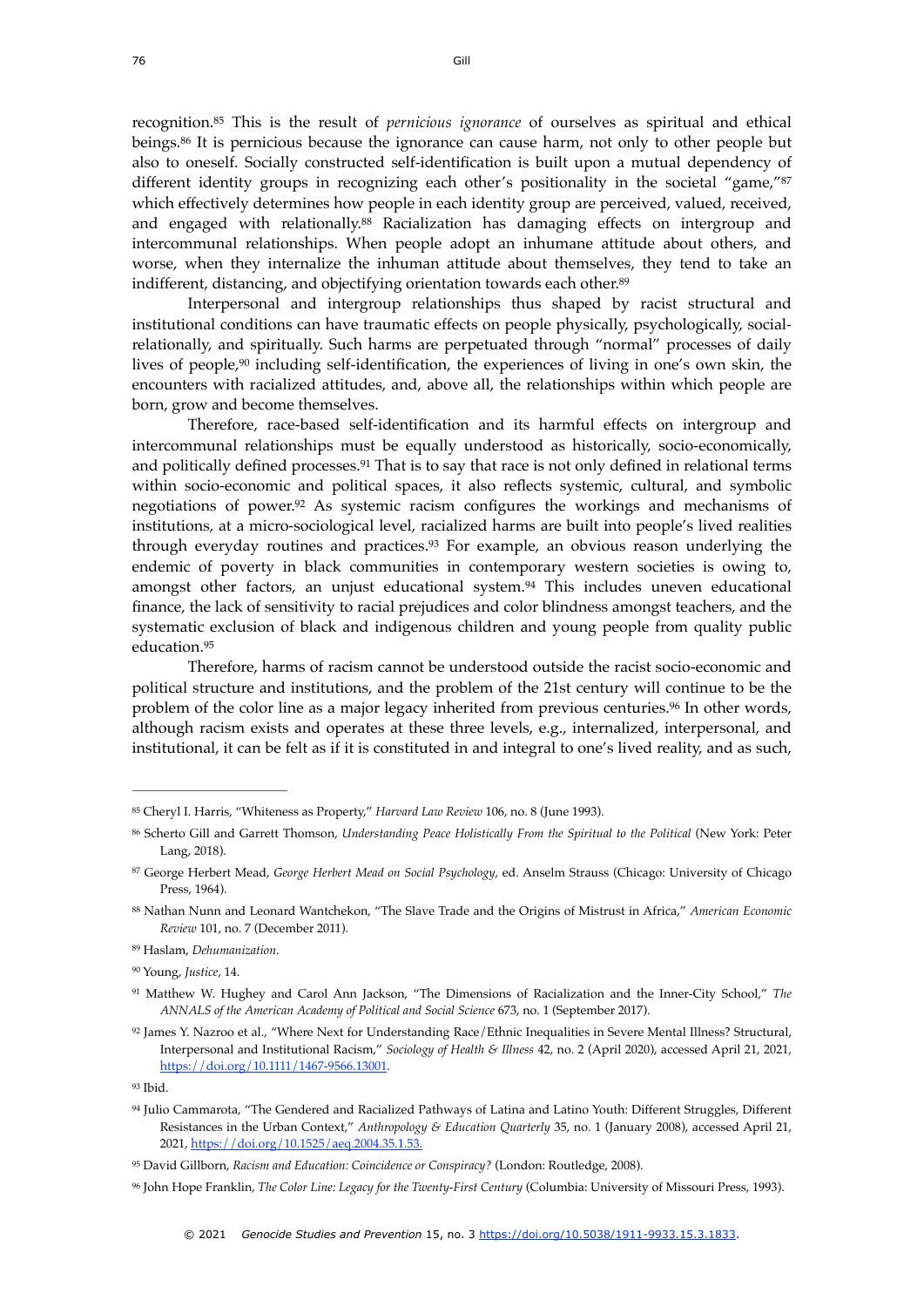<span id="page-12-5"></span>"it can be difficult to discern, like the water we swim in or the air we breathe." $97$  Both internalized dominance and internalized oppression prevent the possibility of congenial relationships amongst peoples and groups seemingly separated by the colors of their skin. Similarly, relational processes, social interactions, and collective emotional state are always already framed and actualized through the systemic, such as economic systems, social policies, laws, tax regime, etc. They are then enabled by and enacted through the institutional, such as cultures and practices within families, neighborhoods, schools, shops, hospitals, workplaces, police force, prisons, and so forth. Whilst the systemic creates the macro environment and conditions, it is through the micro processes and mechanisms that the structural characteristics are realized, and the enduring harms of the transatlantic slave trade are felt most keenly.

<span id="page-12-7"></span><span id="page-12-6"></span>Above all, it is the moral and spiritual harms that are most damaging, including the discriminative conceptions of whiteness as "good" and "superior," and blackness as "evil" and "inferior," the active *othering* of non-Europeans, and the resulting negative and antagonistic self- and other-identification,failing to recognize our own and each other's inherent dignity.<sup>[98](#page-12-1)</sup> There is also a growing ethical blindness in the face of self-alienation, both of which are keeping humanity hostage. In this sense, slavery's legacy "is more cruel than the shackles on the wrists and ankles."<sup>[99](#page-12-2)</sup> Trauma and racism rooted in the power structure in contemporary western societies continue to determine social domination of an "inferior race" by a "superior race," extending systemic oppression to the Caribbean, Latin America, Africa and beyond[.100](#page-12-3)

#### <span id="page-12-8"></span>**Conclusion**

This article explores the historical impacts of the transatlantic trade of enslaved Africans and slavery, and examines the continuing harmful effects on peoples, groups, and communities in relevant contemporary societies. Through interdisciplinary analysis of these legacies, and by making a distinction between slavery's legacies and their multi-faceted harms, it has developed an understanding that slavery's legacy is a living legacy, and that its damages are not merely historical, they are simultaneously personal, relational, socio-cultural, structural, and institutional. By highlighting the interconnection of the legacy, the traumas, the resultant harms, and the systemic root of dehumanization, this article invites constructive reflections on how global societies and communities must act now to address this legacy and heal its embittering wounds.

To begin, we consider the moral lessons this article's investigation is offering. The first is at the level of self- and other- identification. It is indeed our lack of mutual human recognition which lies at the foundation of our collective tragedy. This is a tragedy because when humans fail to identify other persons as equally human, we also disregard our own human dignity. The second lesson is that contemporary experiences of economic oppression, political exclusion, social discrimination, and self-alienation have roots in historical racialization, commodification and instrumentalization of people of African, indigenous and other non-European descents. The third is that our global economic processes, national political systems, and institutional cultures and practices have served to extend the atrocity of slavery and the persistent damage of its legacy.<sup>101</sup>These lessons give rise to key ethical questions in our imagination of ways to liberate global community from inhumanity and antagonism. For instance, in all these considerations, what might be the fundamental ethical principle(s) upon which to situate racial equity and

<span id="page-12-9"></span><span id="page-12-0"></span>[<sup>97</sup>](#page-12-5) Speight, *Internalized Racism*, 127.

<span id="page-12-1"></span>Frances Kendall, *Understanding White Privilege: Creating Pathways to Authentic Relationships Across Race*, 2nd ed. [98](#page-12-6) (London: Routledge, 2013).

<span id="page-12-2"></span>Na'im Akbar, *Chains and Images of Psychological Slavery* (Jersey City: New Mind Productions, 1984), 132; Speight, [99](#page-12-7) *Internalized Racism*.

<span id="page-12-3"></span><sup>&</sup>lt;sup>[100](#page-12-8)</sup> Jemima Pierre, "Slavery, Anthropological Knowledge, and the Racialization of Africans," *Current Anthropology* 61, no. S22 (October 2020).

<span id="page-12-4"></span><sup>&</sup>lt;sup>[101](#page-12-9)</sup> Pascale De Souza and H. Adlai Murdoch, "Editorial Introduction" to "Oceanic Dialogues: from the Black Atlantic to the Indo-Pacific," *International Journal of Francophone Studies* 8, no 2 (December 2005).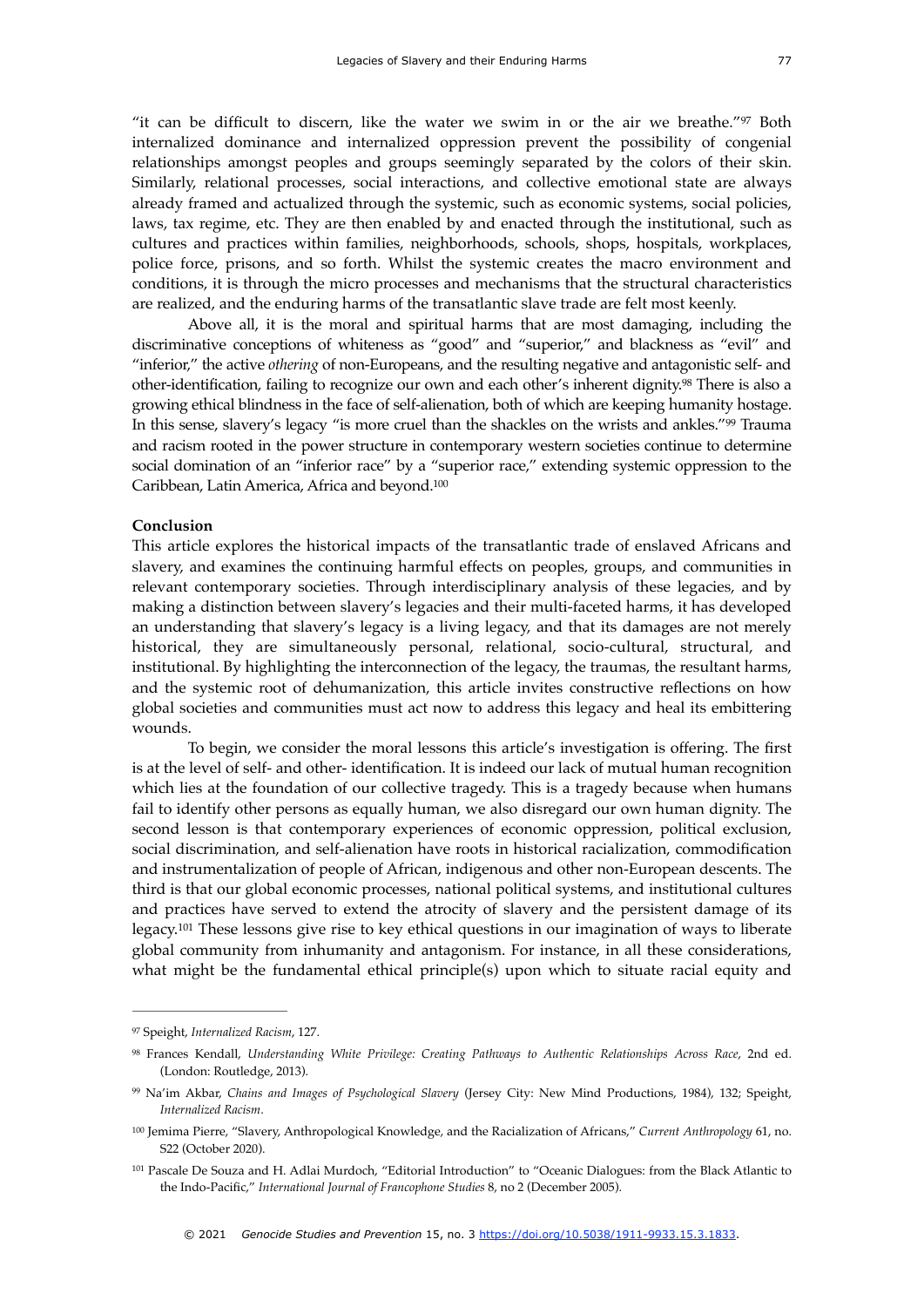<span id="page-13-9"></span>human solidarity? Du Bois writes: "The slave went free; stood for a brief moment in the sun; thenmoved back again toward slavery."<sup>[102](#page-13-0)</sup> What might constitute "the sun?" How might we liberate humanity from the prolonged darkness of psychological slavery?

<span id="page-13-10"></span>To consider such questions, it might require imagining a number of processes at the same time: one is a collective reckoning with our shared dehumanizing history, acknowledging themass atrocity and large scale "psychosis."<sup>[103](#page-13-1)</sup> This will necessarily involve emotional, cognitive, and ethical approaches, such as listening empathetically to the truths of people's lived experiences, whilst examining systemic violence and institutional processes, and established cultural norms that define different groups' lived realities. It also demands us to transcend ignorance, overcome indifference, and become proactive in our taking responsibility. This *caring* matters because only with such an ethical commitment can we move from witnessing, to understanding, to developing shared pathways towards addressing the root causes of human suffering.[104](#page-13-2)

<span id="page-13-11"></span>Given the article's highlighting the complex processes involved in people's experiences of self- and other- alienation, it suggests that inhuman relationships cannot simply be removed by encouraging people to adopt mutual human-recognition because this recognition on its own would not legitimize mutual belonging. Structural racism, cultural disenfranchisement, and dehumanizing institutional practices will continue to demarcate the struggle of people of African and indigenous descents for emancipative self-identification. Thus, Du Bois proposes a way forward by transcending this dialectic and "affirming it in a permanent tension. Henceforth, the destiny of the race could be conceived as leading neither to assimilation nor separatism but to proud, enduring hyphenation."<sup>[105](#page-13-3)</sup>

<span id="page-13-13"></span><span id="page-13-12"></span>As our shared ethical life is rooted in communities defined by common freedom, rather than the freedom of specific groups, to develop hyphenated self-identification might require community-rooted deep sharing, collective healing and collaborative action that help enrich solidarity amongst all people[.](#page-13-4)<sup>[106](#page-13-4)</sup> Interpersonal encounter, human affinity, and mutual affective experience can give rise to ethical responsibility for each other's well-being, and human becoming.<sup>107</sup>Similarly, to step outside the black/white binary view of humanity is to give way tosubjectivity conceived as intersubjectivity.<sup>[108](#page-13-6)</sup> This conceptual position can help societies move beyond race, and beyond any form of essentialization in defining groups and communities based on skin colors, physical features, or even cultural rituals[.109](#page-13-7)

<span id="page-13-17"></span><span id="page-13-16"></span><span id="page-13-15"></span><span id="page-13-14"></span>A significant approach to addressing the personal, relational, structural, and institutional harms is through the pathway of education. By education, we do not mean the kind that will reproduce the stifling and inhumane relationships between people, and communities, nor the kind that will sustain the existing status quote. Instead, by education, we are seeking the kind of teaching and learning that is not only constituted in an "overt resistance toracist practices," $110$  but is ultimately about providing spaces and processes that can enable children and young people to learn to become more fully human together, and to act out our mutual belongingness and caring. To truly allow humanity to flourish and to stand in the sun, to use Du Bois' metaphor, is to instill humanizing values, and to educate a person "to be

<span id="page-13-0"></span><sup>&</sup>lt;sup>[102](#page-13-9)</sup> W. E. B. Du Bois, *Black Reconstruction in America* (New York: The Free Press, 1935), 30.

<span id="page-13-1"></span>[<sup>103</sup>](#page-13-10) Kehinde Andrews, "The Psychosis of Whiteness: The Celluloid Hallucinations of 'Amazing Grace' and 'Belle," *Journal of Black Studies* 47, no. 5 (March 2016).

<span id="page-13-2"></span><sup>&</sup>lt;sup>[104](#page-13-11)</sup> Kwame Anthony Appiah, *Cosmopolitanism: Ethics in a World of Strangers* (London: Penguin Books, 2006).

<span id="page-13-3"></span><sup>&</sup>lt;sup>[105](#page-13-12)</sup> David Levering Lewis, *W. E. B. Du Bois Biography of Race*, 1868-1919 (New York: Henry Holt & Co., 1993), 281.

<span id="page-13-4"></span><sup>&</sup>lt;sup>[106](#page-13-13)</sup> Charles Taylor, *Sources of the Self: The Making of the Modern Identity* (Cambridge: Harvard University Press, 1989).

<span id="page-13-5"></span>Freire, *Pedagogy*. [107](#page-13-14)

<span id="page-13-6"></span><sup>&</sup>lt;sup>[108](#page-13-15)</sup> Paul Gilroy, *Against Race: Imagining Political Culture Beyond the Color Line* (Cambridge: Harvard University Press, 2002).

<span id="page-13-7"></span><sup>&</sup>lt;sup>[109](#page-13-16)</sup> Gilroy, *The Black Atlantic*.

<span id="page-13-8"></span>[<sup>110</sup>](#page-13-17) Shirley J. Yee, *Black Women Abolitionists: A Study in Activism, 1828–1860* (Knoxville: University of Tennessee Press, 1993), 49.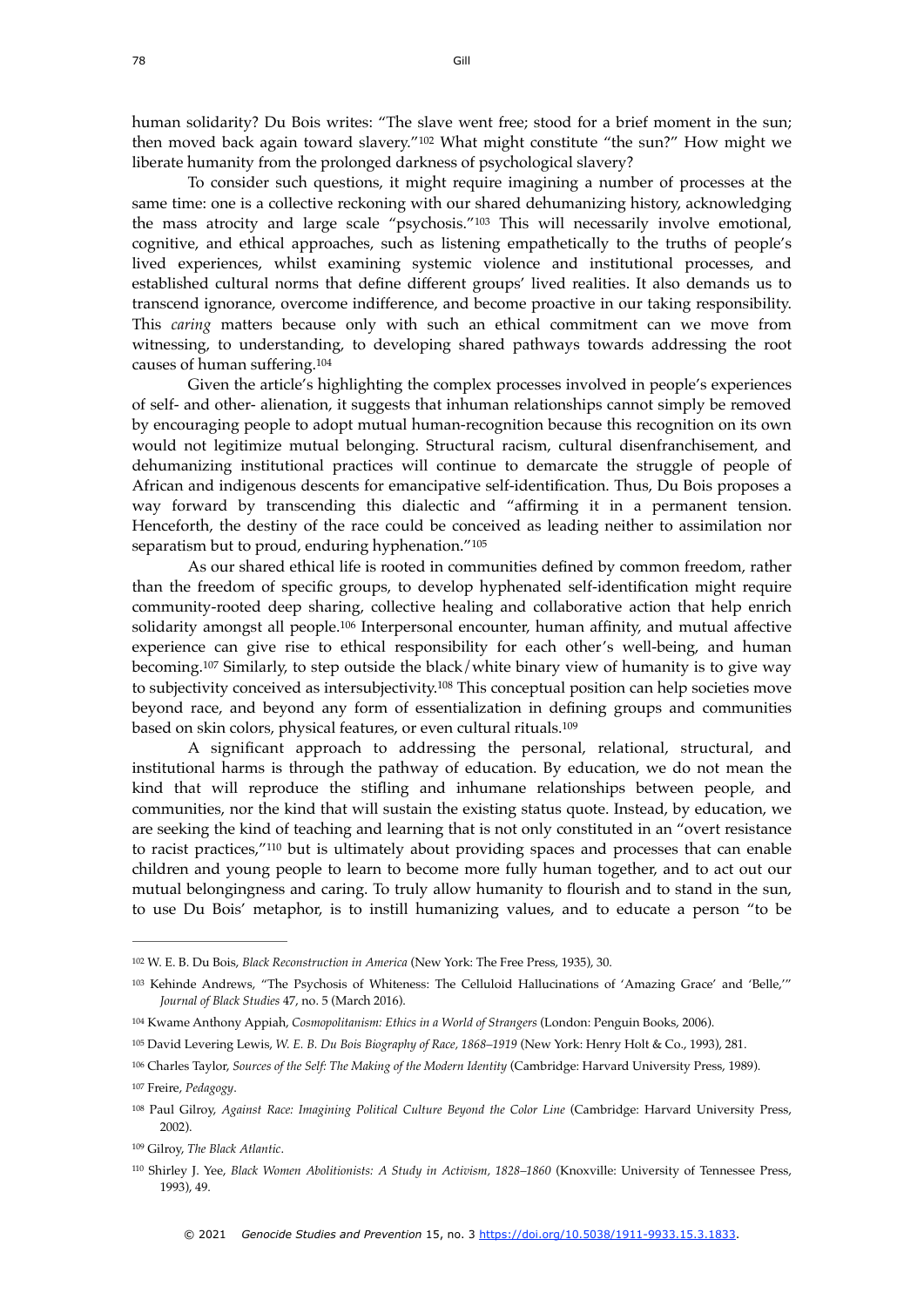<span id="page-14-1"></span>*actional*, preserving in all his relations respect for the basic values that constitute a human world.["111](#page-14-0)

#### **Bibliography**

- Acemoglu, Daron, Simon Johnson, and James A. Robinson. "Institutions as a Fundamental Cause of Long-Run Growth.' In *Handbook of Economic Growth Vol 1A*. Edited by Philippe Aghion and Steven N. Durlauf. 385–472. Amsterdam: Elsevier: 2005.
- Akbar, Na'im. *Chains and Images of Psychological Slavery*. Jersey City: New Mind Productions, 1984.
- Alexander, Jeffery C., Ron Eyerman, Bernhard Giesen, Neil J. Smelser, and Piotr Sztompka. *Cultural Trauma and Collective Identity*. Berkeley: University of California Press, 2004.
- Andrews, Kehinde. "The Psychosis of Whiteness: The Celluloid Hallucinations of 'Amazing Grace' and 'Belle.'" *Journal of Black Studies* 47, no. 5 (March 2016), 435–453.
- Appiah, Kwame Anthony. *Cosmopolitanism: Ethics in a World of Strangers*. London: Penguin Books, 2006.
- Banton, Michael. "Race as a Social Category." *Race* 8, no. 1 (July 1966), 1–16.
- Baptist, Edward. *The Half Has Never Been Told: Slavery and the Making of American Capitalism.*  New York: Basic Books, 2016.
- Bar-On, Dan. *The Indescribable and the Undiscussable: Reconstructing Human Discourse After Trauma*. Budapest: Central European University Press, 1999.
- Beckert, Sven. *Empire of Cotton: A Global History.* London: Vintage, 2015.
- Beckert, Sven and Seth Rockman, eds. *Slavery's Capitalism: A New History of American Economic Development*. Philadelphia: University of Pennsylvania Press, 2016.
- Berlin, Ira. *Generations of Captivity: A History of African-American Slaves*. Cambridge: Harvard University Press, 2003.
- Bertocchi, Graziella. "The Legacies of Slavery In and Out of Africa." *IZA Journal of Migration* 5 (August 2016). Accessed April 21, 2021. [https://izajodm.springeropen.com/articles/](https://izajodm.springeropen.com/articles/10.1186/s40176-016-0072-0) [10.1186/s40176-016-0072-0](https://izajodm.springeropen.com/articles/10.1186/s40176-016-0072-0).
- Brown, Danice L. and Daniel Segrist. "African American Career Aspirations." *Journal of Career Development* 43, no. 2 (May 2016), 177–189. Accessed April 20, 2020. [https://doi.org/](https://doi) [10.1177/0894845315586256](https://doi).
- Cammarota, Julio. "The Gendered and Racialized Pathways of Latina and Latino Youth: Different Struggles, Different Resistances in the Urban Context." *Anthropology & Education Quarterly* 35, no. 1 (January 2008), 53–74. Accessed April 21, 2021. [https://](https://doi.org/10.1525/aeq.2004.35.1.53) [doi.org/10.1525/aeq.2004.35.1.53.](https://doi.org/10.1525/aeq.2004.35.1.53)
- Champagne, Frances A. "Epigenetic Legacy of Parental Experiences: Dynamic and Interactive Pathways to Inheritance." *Development and Psychopathology* 28, no. 4.2 (Sept 2016), 1219– 1228. Accessed November 7, 2021. [https://doi.org/10.1017/S0954579416000808.](https://doi.org/10.1017/S0954579416000808%22%20%5Ct%20%22_blank)
- Curran, Andrew S. *The Anatomy of Blackness: Science and Slavery in an Age of Enlightenment*. Baltimore: Johns Hopkins University Press, 2011.
- David, E. J. R., Tiera M. Schroeder, and Jessicaanne Fernandez. "Internalized Racism: A Systematic Review of the Psychological Literature on Racism's Most Insidious Consequence." *Journal of Social Issues* 75 (September 2019), 1057–1086. Accessed April 21, 2021. <https://doi.org/10.1111/josi.12350>.
- DeGruy Leary, Joy. *Post Traumatic Slave Syndrome: America's Legacy of Enduring Injury and Healing*. Milwaukie: Uptone Press, 2005.
- De Souza, Pascale and H. Adlai Murdoch. "Editorial Introduction" to "Oceanic Dialogues: from the Black Atlantic to the Indo-Pacific." *International Journal of Francophone Studies* 8, no 2 (December 2005), 133–146.

<span id="page-14-0"></span><sup>&</sup>lt;sup>[111](#page-14-1)</sup> Fanon, *Black Skin*, 173.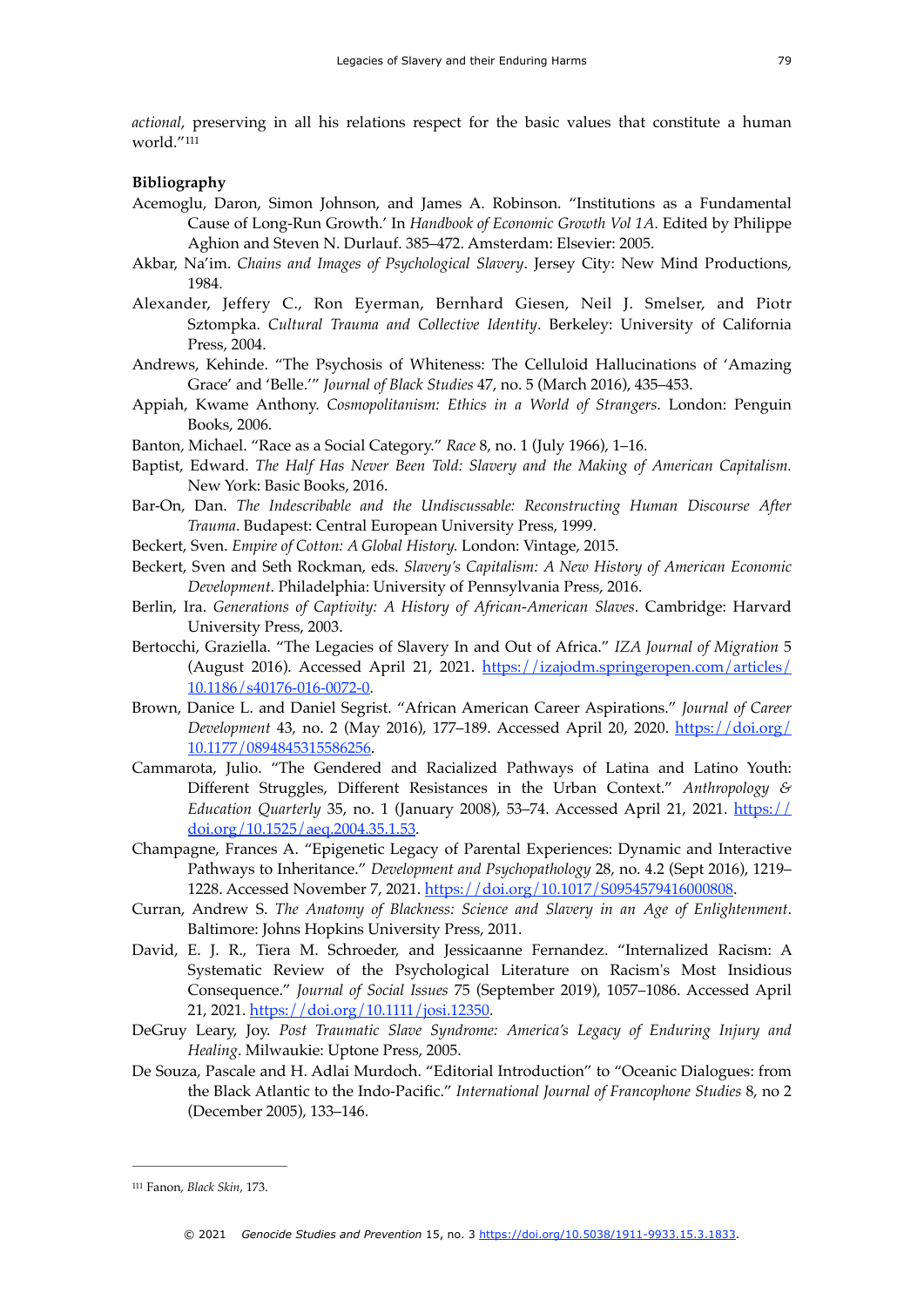- dos Santos Reis, Diego. "Crossroads Knowledge: (De)Coloniality, Epistemic Racism and Philosophy eaching," *Education, Democracy and Difference* 36, no. e75102 (2020).
- Douglas, Andrew J. "W. E. B. Du Bois and the Critique of the Competitive Society." *Du Bois Review: Social Science Research on Race* 12, no. 1 (January 2015), 25–40. Accessed April 21, 2021. [https://doi.org/10.1017/S1742058X14000344.](https://doi.org/10.1017/S1742058X14000344%22%20%5Ct%20%22_blank)
- Du Bois, William E. B. *Black Reconstruction in America*. New York: The Free Press, 1935.
- ----------. *The Souls of Black Folk.* Boston: Bedford Books, 1903.
- ----------. *The W.E.B. Du Bois Collection*. New York: Blackmore Dennett, 1999.
- Eyerman, Ron. *Cultural Trauma: Slavery and the Formation of African American Identity.* Cambridge: Cambridge University Press, 2001.
- Fanon, Franz. *Black Skin, White Masks*. Translated by Charles Lam Markmann. London: Pluto Press, 1986.
- Faustino, Deivison M. "The Wretched of COVID-19 in Brazil: Colonial Spectres of an Announced Crisis." *Agrarian South: Journal of Political Economy* 10, no. 1 (April 2021), 173–183.
- Fishman, Laura T. "The Black Bogeyman and White Self-Righteousness." In *Images of Color, Images of Crime*, edited by Coramae Richey Mann, Marjorie S. Zatz, and Nancy Rodriguez, 197–211. New York: Oxford University Press, 2006.
- Fletchman Smith, Barbara. *Mental Slavery: Psychoanalytic Studies of Caribbean People*. London: Karnac Books, 2000.
- Franklin, John Hope. *The Color Line: Legacy for the Twenty-First Century*. Columbia: University of Missouri Press, 1993.
- Freire, Paulo. *Pedagogy of the Oppressed*. New York: Continuum, 1970.
- Gill, Scherto and Garrett Thomson. *Understanding Peace Holistically: From the Spiritual to the Political.* New York: Peter Lang, 2018.
- Gillborn, David. *Racism and Education: Coincidence or Conspiracy?*. London: Routledge, 2008.
- Gilroy, Paul. *Against Race: Imagining Political Culture Beyond the Color Line*. Cambridge: Harvard University Press, 2002.
- ----------. *The Black Atlantic: Modernity and Double Consciousness*. London: Verso, 1993.
- Goff, Philip Atiba, Jennifer L. Eberhardt, Melissa J. Williams, and Matthew Christian Jackson. "Not Yet Human: Implicit Knowledge, Historical Dehumanization, and Contemporary Consequences." *Journal of Personality and Social Psychology* 94, no. 2 (March 2008), 292– 306.
- Golash-Boza, Tanya. "A Critical and Comprehensive Sociological Theory of Race and Racism." *Sociology of Race and Ethnicity* 2, no. 2 (February 2016), 129–141. Accessed April 20, 2021. [https://doi.org/10.1177%2F2332649216632242.](https://doi.org/10.1177%2F2332649216632242)
- Gordon-Reed, Annette. "America's Original Sin: Slavery and the Legacy of White Supremacy." *Foreign Affairs* 97, no. 1 (January/February 2018), 2–7.
- Harris, Cheryl I. "Whiteness as Property." *Harvard Law Review* 106, no. 8 (June 1993), 1707–1791.
- Haslam, Nick. "Dehumanization: An Integrative Review." *Personality and Social Psychology Review* 10, no. 3 (August 2006), 252–264.
- Hughey, Matthew W. and Carol Ann Jackson. "The Dimensions of Racialization and the Inner-City School." *The ANNALS of the American Academy of Political and Social Science* 673, no. 1 (September 2017), 312–329.
- Hook, Derek. "Fanon and the Psychoanalysis of Racism." *LSE Research Online*. London: LSE Research Online, 2007. Accessed April 20, 2021. <http://eprints.lse.ac.uk/2567>.
- Hübl, Thomas and Julie Jordan Avritt. *Healing Collective Trauma: A Process for Integrating Our Intergenerational and Cultural Wounds*. Louisville: Sounds True, 2020.
- Itzigsohn, José and Karida Brown. "Sociology and the Theory of Double Consciousness: W. E. B. Du Bois's Phenomenology of Racialized Subjectivity." *Du Bois Review: Social Science Research on Race* 12, no. 2 (Fall 2015), 231-248. Accessed April 20, 2021. [https://doi.org/](https://doi.org/10.1017/S1742058X15000107) [10.1017/S1742058X15000107.](https://doi.org/10.1017/S1742058X15000107)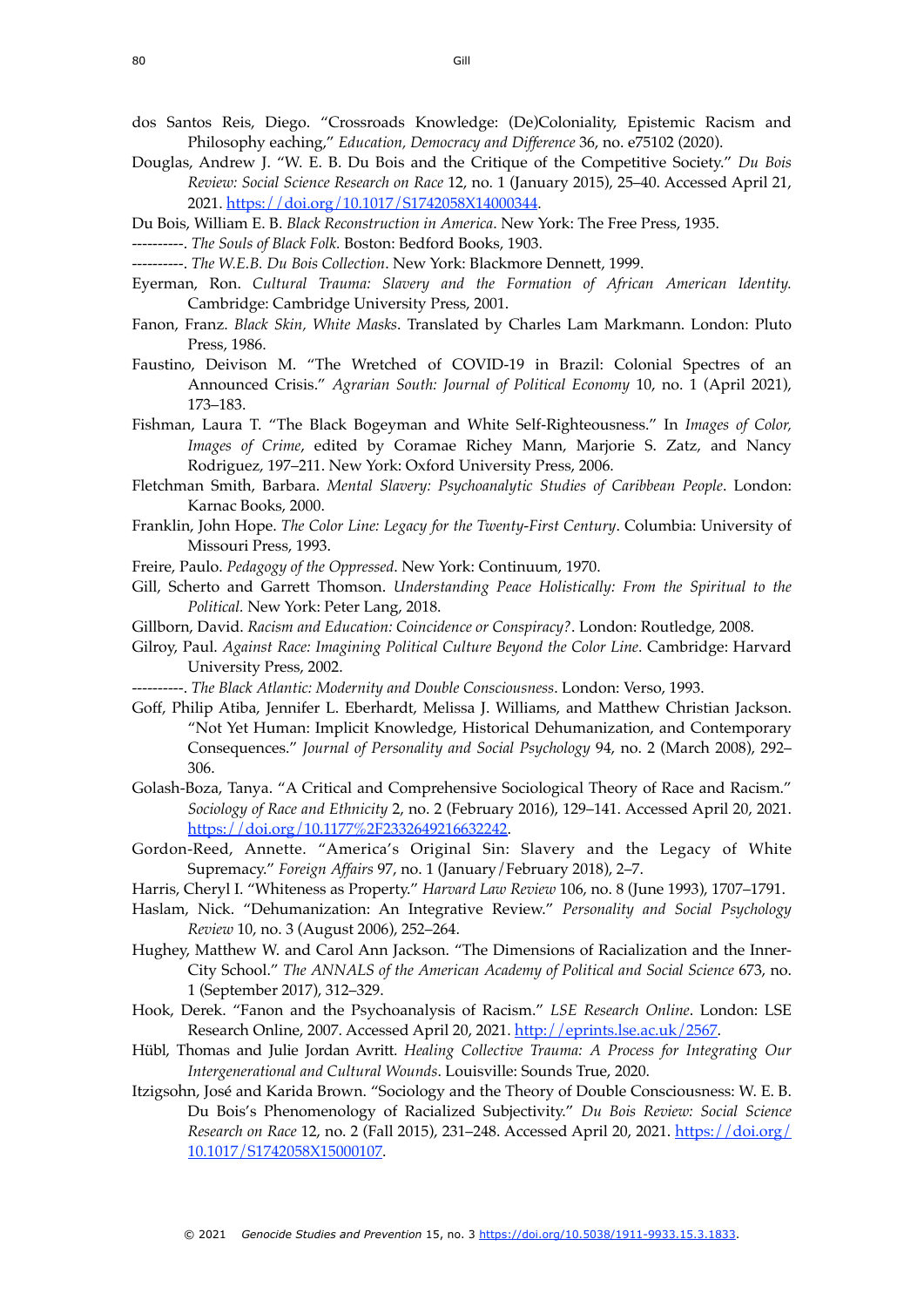- Johnson, Walter. "To Remake the World: Slavery, Racial Capitalism, and Justice." *Boston Review*, February 20, 2018. Accessed April 20, 2021. [http://bostonreview.net/forum/walter](http://bostonreview.net/forum/walter-johnson-to-remake-the-world)[johnson-to-remake-the-world](http://bostonreview.net/forum/walter-johnson-to-remake-the-world).
- Kelley, Robin D. G. "What did Cedric Robinson Mean by Racial Capitalism?." *Boston Review*. [January 12, 2017. Accessed April 20, 2021. http://bostonreview.net/race/robin-d-g](http://bostonreview.net/race/robin-d-g-kelley-what-did-cedric-robinson-mean-racial-capitalism)[kelley-what-did-cedric-robinson-mean-racial-capitalism](http://bostonreview.net/race/robin-d-g-kelley-what-did-cedric-robinson-mean-racial-capitalism).
- Kendall, Frances. *Understanding White Privilege: Creating Pathways to Authentic Relationships Across Race*, 2nd ed. New York: Routledge, 2013.
- Lewis, David Levering. *W. E. B. Du Bois Biography of Race, 1868–1919*. New York: Henry Holt & Co., 1993.
- Lorde, Audre. "Age, Race, Class, and Sex: Women Redefining Difference." In *Sister Outsider: Essays and Speeches. Berkley:* Crossing Press, 1984.
- Lovejoy, Paul E. *Transformations in Slavery: A History of Slavery in Africa*. Cambridge: Cambridge University Press, 2012.
- Martin, Michael T. and Marilyn Yaquinto. "Reparations for 'America's Holocaust:' Activism and Global Justice." *Race and Class* 45, no. 4 (April 2004), 1–25.
- Marx, Karl. "Economic and Philosophical Manuscripts of 1844." In *Early Writings.* Translated by Rodney Livingstone and Gregor Benton. London: Penguin, 1992.
- McKee, James B. "Race: Changing Context, Changing Perspective." *Michigan Sociological Review* 11 (Fall 1997), 1–17.
- Mead, George Herbert. *George Herbert Mead on Social Psychology*. Edited by Anselm Strauss. Chicago: University of Chicago Press, 1964.
- Mills, Charles W. *The Racial Contract*. Ithaca: Cornell University Press, 1997.
- Nazroo, James Y., Kamaldeep S. Bhui, and James Rhodes. "Where Next for Understanding Race/Ethnic Inequalities in Severe Mental Illness? Structural, Interpersonal and Institutional Racism." *Sociology of Health & Illness* 42, no. 2 (April 2020), 262–276. Accessed April 21, 2021. [https://doi.org/10.1111/1467-9566.13001.](https://doi.org/10.1111/1467-9566.13001)
- Nunn, Nathan and Leonard Wantchekon. "The Slave Trade and the Origins of Mistrust in Africa." *American Economic Review* 101, no. 7 (December 2011), 3221–3252.
- Omi, Michael, and Howard Winant. *Racial Formation in the United States*. New York: Routledge, 2015.
- Owusu-Bempah, Akwasi. "Race and Policing in Historical Context: Dehumanization and the Policing of Black People in the 21st Century." *Theoretical Criminology* 21, no. 1 (February 2017), 23–34.
- Padilla, Laura M. "'But You're Not a Dirty Mexican:' Internalized Oppression, Latinos & Law." *Texas Hispanic Journal of Law & Policy* 7, no. 1 (Fall 2001), 59–113.
- Paradies, Yin C. "Defining, Conceptualizing and Characterizing Racism in Health Research." *Critical Public Health* 16, no. 2 (2006), 143–157.
- Phillips, Coretta and Benjamin Bowling, "Racism, Ethnicity and criminology: Developing Minority Perspectives." *British Journal of Criminology* 43, no. 2 (March 2003), 269–290.
- Pierre, Jemima. "Slavery, Anthropological Knowledge, and the Racialization of Africans." *Current Anthropology* 61, no. S22 (October 2020), S220–S231.
- Rahier, Jean Muteba. "Evaluating the Usefulness of Contemporary Ethnoracial Law for Afrodescendants in Latin America through the Examination of Court Cases and the Appreciation of the State's Processual Nature," *Latin American and Caribbean Ethnic Studies* 14, no. 3 (2019), 215–233.
- Ralph, Michael and Maya Singhal. "Racial Capitalism." *Theory and Society* 48, (Dec 2019), 851– 881. Accessed April 21, 2021. <https://doi.org/10.1007/s11186-019-09367-z>.
- Ramose, Mogobe B. *African Philosophy Through Ubuntu*. Harare: Mond Books, 1999.
- Robinson, Cedric J. *Black Marxism: The Making of the Black Radical Tradition*. Chapel Hill: University of North Carolina Press, 1983.
- Said, Edward W. *Orientalism*. New York: Vintage, 1979.